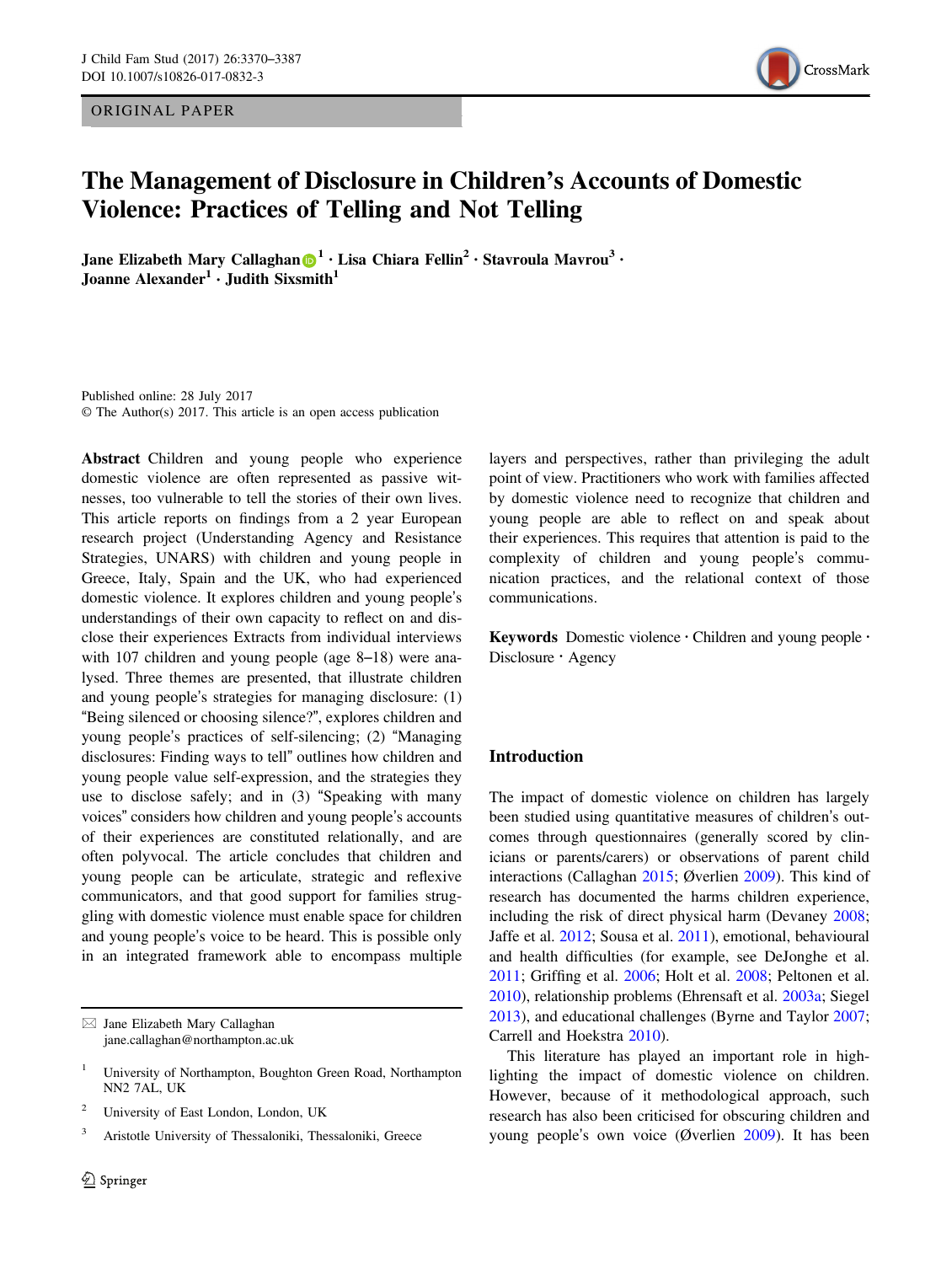suggested that the failure to talk to children and young people about their lived experiences of domestic violence underestimates their capacity for agency (Callaghan and Alexander [2015;](#page-15-0) Callaghan et al. [2016b](#page-15-0), [c;](#page-15-0) Haselschwerdt et al. [2016](#page-16-0); Katz [2015;](#page-16-0) Mullender et al. [2003](#page-16-0); Øverlien [2009\)](#page-16-0) and reproduces a dominant representation of children who experience domestic violence as silent "witnesses", damaged and damaging because of their "exposure' to violence" (Callaghan [2015](#page-15-0); Eriksson and Näsman [2012](#page-15-0); Mullender et al. [2003](#page-16-0); Øverlien [2009](#page-16-0)).

The representation of children and young people as silent and passive is also notable in the policy domain (Callaghan et al. [2016b](#page-15-0), [c\)](#page-15-0). The Istanbul Convention's definition of domestic violence shapes most European legislation and policy, and includes "all acts of physical, sexual, psychological or economic violence that occur within the family or domestic unit between former or current spouses or partners, whether or not the perpetrator shares or has shared the same residence with the victim" (Council of Europe [2011](#page-15-0)). The convention focuses on domestic violence as it occurs in the intimate adult dyad. Elsewhere, this stance has been criticized for positioning children as passive witnesses to adult violence and underestimating the harms children experience (Callaghan et al. [2016b](#page-15-0), [c\)](#page-15-0). Even where children and young people are not directly physically attacked, the family context of domestic violence is characterized by coercive control and by difficult family interactions that are harmful to children and young people and that violate their right to safety (Callaghan et al. [2016b,](#page-15-0) [c\)](#page-15-0). To understand children's experiences of domestic violence, it is important to move beyond the physical incident model (Katz [2016](#page-16-0)), and to recognise the role of coercive control in families the patterns of abuse characterized not just by violence, but by domination, fear, control, isolation, and degradation (Stark [2007\)](#page-16-0). Framing only the adult in the intimate dyad as "victim", and reducing domestic violence only to physical violence obscures the interactional context that affects all members of the family, and the harms children and young people experience from both physical domestic violence and coercive control. This adult focused definition also means that children and young people's own accounts of their experiences are often overlooked in services for domestic violence victims (Callaghan et al. [2016b](#page-15-0), [c](#page-15-0); Katz [2016\)](#page-16-0).

The qualitative turn in social science research on children and young people has resulted in an increased recognition of the importance of hearing children and young people, and respecting their capacity to reflect on their own experiences (Einarsdottir et al. [2009;](#page-15-0) Skelton [2008](#page-16-0)). However, research on violence still remains over reliant on adult accounts (McGee [2000](#page-16-0); Øverlien [2009](#page-16-0)). Eriksson and Näsman [\(2012](#page-15-0)) have suggested that this emerges from a tension in research and in professional practice between the idea that children and young people have a right to articulate their own experiences, and the emphasis on children and young people's vulnerability and their right to protection.

Professionals and parents often suggest that children and young people who experience domestic violence find their experiences difficult to talk about. However, as Weiss [\(2014](#page-17-0)) has noted, the difficulties people have in communicating violence are often not really about the individual's inability to articulate their experience; rather the difficulty lies with the listener's capacity or willingness to listen to the experience being communicated. Whilst it is well documented that adult victims find disclosing domestic violence difficult both because of the emotional impact of the experience, and because of the social stigma associated with such abuse (Liebschutz et al. [2008;](#page-16-0) Sylaska and Edwards [2013](#page-17-0)), for children and young people this is exacerbated by professional anxieties about children and young people's capacity to disclose and their apparent vulnerability when asked about their experiences (Callaghan and Alexander [2015](#page-15-0); Eriksson [2012;](#page-15-0) Eriksson and Näsman [2012\)](#page-15-0). Adult concerns about children and young people's vulnerabilities and inability to safely reflect on their experiences (often expressed as a worry about "opening a can of worms", Hester and Westmarland [2005](#page-16-0); Lombard [2015](#page-16-0)) can produce institutionally imposed gatekeeping, obstructions and barriers that result in children and young people's silencing (Alexander et al. [2016;](#page-15-0) Skelton [2008\)](#page-16-0) or tokenistic participation (Dexter et al. [2012\)](#page-15-0).

Enabling a space for children and young people to articulate their experiences is particularly important in the context of domestic violence, where not hearing children and young people's accounts carries additional risks; voices already silenced by violence and coercion in the family can become further silenced by a broader failure to hear what children and young people have to say (Vetere and Cooper [2005](#page-17-0)). Not listening to children and young people's accounts of their own experiences of domestic violence can increase the emotional and physical risk to children and young people associated with domestic violence. For example, their accounts of domestic violence might be unheard by parents who are focused on their own coping (Borrego et al. [2008;](#page-15-0) Katz [2015](#page-16-0)), or by professionals who privilege the adult or official "story" of the violence (Eriksson [2012\)](#page-15-0). In this way, valuable child protection opportunities can be missed, and opportunities to prevent ongoing family violence can be lost (Buckley et al. [2007\)](#page-15-0). The risk of harm is also evident in contact disputes postseparation, where court orders can override children and young people's expressions of disquiet about contact with abusive parents (Buckley et al. [2007;](#page-15-0) Eriksson [2008;](#page-15-0) Eriksson and Näsman [2012](#page-15-0); Featherstone et al. [2013;](#page-15-0) Hester [2011](#page-16-0); Morrison [2015\)](#page-16-0). In addition to such physical risks,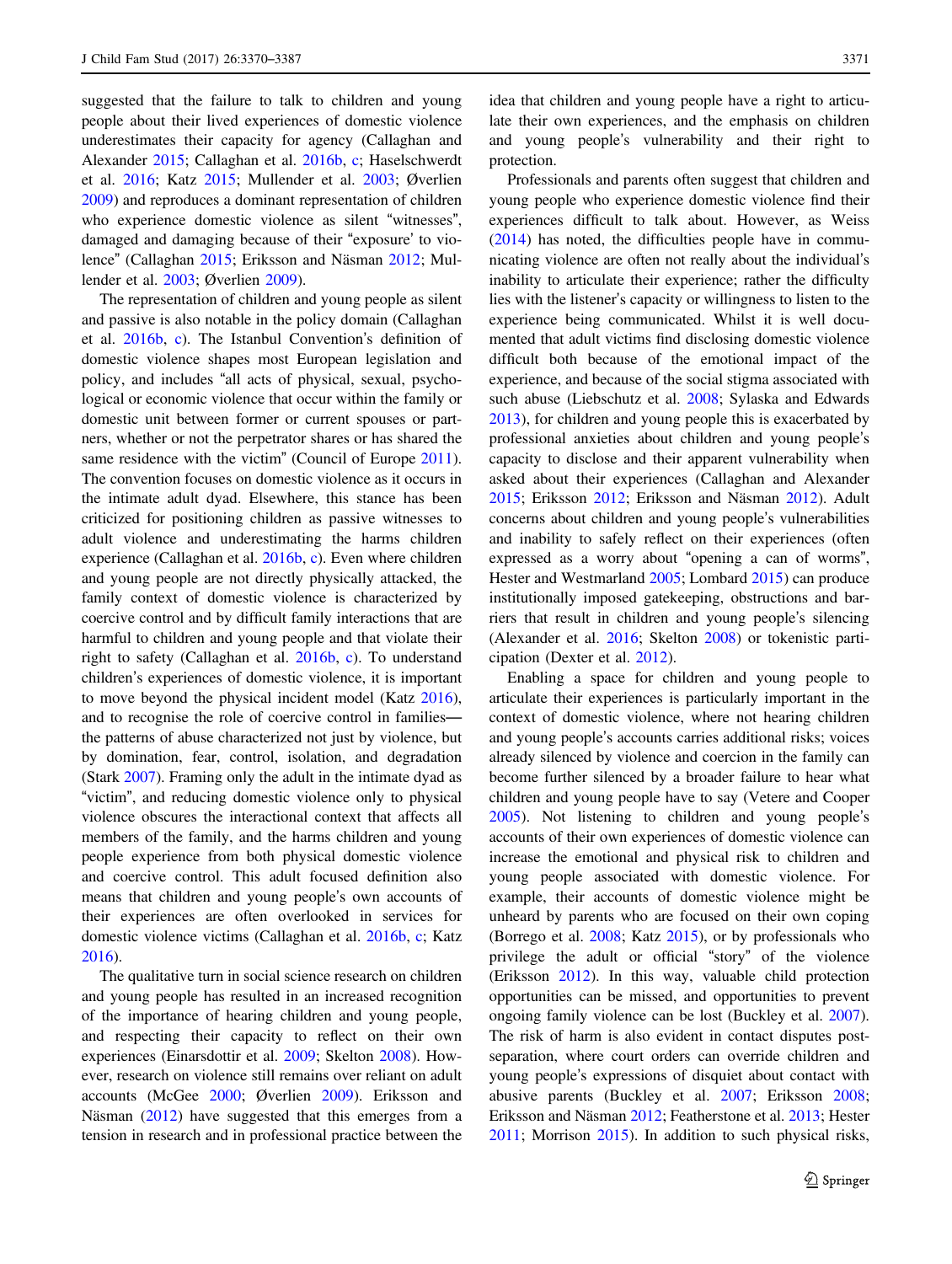professional and parental failure to hear children and young people's perspective can result in missed opportunities to support them, and to intervene in their emotional and psychosocial worlds (Cooper and Vetere [2008\)](#page-15-0).

Despite the professional, parental and social limitations placed on children and young people that makes articulation of their experiences challenging, a small but growing body of literature has stressed the importance of listening to the experiences of children and young people and of facilitating their voice (Cater and Øverlien [2014](#page-15-0); Katz [2015;](#page-16-0) Mullender et al. [2003](#page-16-0); Øverlien [2011\)](#page-16-0). This literature emphasises that children and young people who have lived through violence have a capacity for agency and can reflect on their experiences in ways that challenge their positioning as passive witnesses (Alexander et al. [2016;](#page-15-0) Callaghan and Alexander [2015;](#page-15-0) Callaghan et al. [2016a,](#page-15-0) [b,](#page-15-0) [c](#page-15-0), [d](#page-15-0); Cater [2007](#page-15-0); Fusco and Fantuzzo [2009;](#page-16-0) Houghton [2015;](#page-16-0) Katz [2015](#page-16-0); Överlien [2017](#page-16-0); Øverlien [2014;](#page-16-0) Øverlien and Hydén [2009;](#page-16-0) Swanston et al. [2014\)](#page-16-0). Eriksson and Näsman ([2012\)](#page-15-0) suggested that children and young people could reflect on their own experiences of violence, but that talking to them about these experiences required that adults respect children and young people's right to participation, and balance this against adult concerns about children and young people's apparent vulnerability. Working with children and young people aged 12–15, Øverlien and Hydén [\(2009](#page-16-0)) found they were able to reflect on their own capacity for coping, and describe their own strategies, narrating their lived experience of trauma and of managing trauma. They suggested that children and young people's personal experiences of violence formed a meaningful narrative, important for their construction of identity. In their study of much younger children (aged 4–7), Evang and Øverlien  $(2014)$  $(2014)$  found they were able, not only to describe their experiences, but also to take an active role in the form and direction of their interview encounters with the researchers. This enabled children to both manage the interview for themselves, and regulate their own level of emotional engagement when making difficult disclosures. This research highlights that, whilst children and young people may have varying developmental capacities to express themselves verbally (Brooks and Kempe [2012](#page-15-0)), nonetheless they are able to articulate their experiences and manage interactional spaces across a range of ages.

Evang and Overlien's work underscores that hearing children and young people's disclosures of domestic violence involves listening not just to what they say, but how they communicate (Trevarthen [1998](#page-17-0)), the form of their disclosure, how they perform disclosure differently in different contexts, and how they manage their silences (Callaghan et al. [2015\)](#page-15-0). Failing to understand the performative aspect of children and young people's disclosures may result in an underestimation of their ability to disclose in a conscious and reflected way. Further, it is important to

acknowledge that children and young people's voices do not occur in isolation, and are not a straightforward reflection of inner experiences—they are interactive, relational, and spatially constituted (Kraftl [2013\)](#page-16-0). Developmental theorists like Vygotsky ([1978\)](#page-17-0) and philosophers like Bakhtin [\(1981](#page-15-0)) suggested that human beings do not use language merely as an instrument of communication, but that they constitute their sense of self intersubjectively, in dialogue with others. Children and young people's narratives are consequently is multi-voiced (Bakhtin [1981\)](#page-15-0): children and young people talk to and with others ('real' and imagined) when they narrate their experiences. This is an element of the agentic nature of their communications: they tell stories purposefully, in a particular way, for a particular audience and for a particular reason. Attending to the intersubjective and purposeful nature of children and young people's disclosures is an important but largely overlooked aspect of domestic violence research. Whilst Evang and Øverlien ([2014\)](#page-15-0) considered this in the context of the research interview itself, they did not explore how children and young people described their performance and management of their disclosures in a wider relational context. When children talk about their experiences, it is an interactional process (Hermans [2015\)](#page-16-0). The children and young people do not merely recite their stories, but tell them in an interaction that involved the researcher, as well as each child's own relational history (Evang and Øverlien [2014](#page-15-0)).

In this paper, we consider children and young people's reflections on their experiences of disclosing domestic violence. Our aim is to explore how children and young people talk about disclosure, and how they reflect on their experiences and management of disclosure about their family relationships. We highlight their capacity for agency (constrained as it may be by their social and interpersonal contexts), and their careful management of telling, and not telling, of speaking out and staying quiet. This enables us to contribute to a growing body of literature that focuses on children's capacity for agency in domestic violence, emphasising their capacity to reflect on and manage their disclosures, as conscious, sense-making human beings, rather than as passive witnesses to adult violence.

#### Method

#### Participants

Child participants were recruited for interview via specialist domestic violence services and refuges or through agencies/ practitioners who worked with families affected by domestic violence, such as school family liaison workers, counselling services or children and young people's hostels. Children and young people were invited to participate if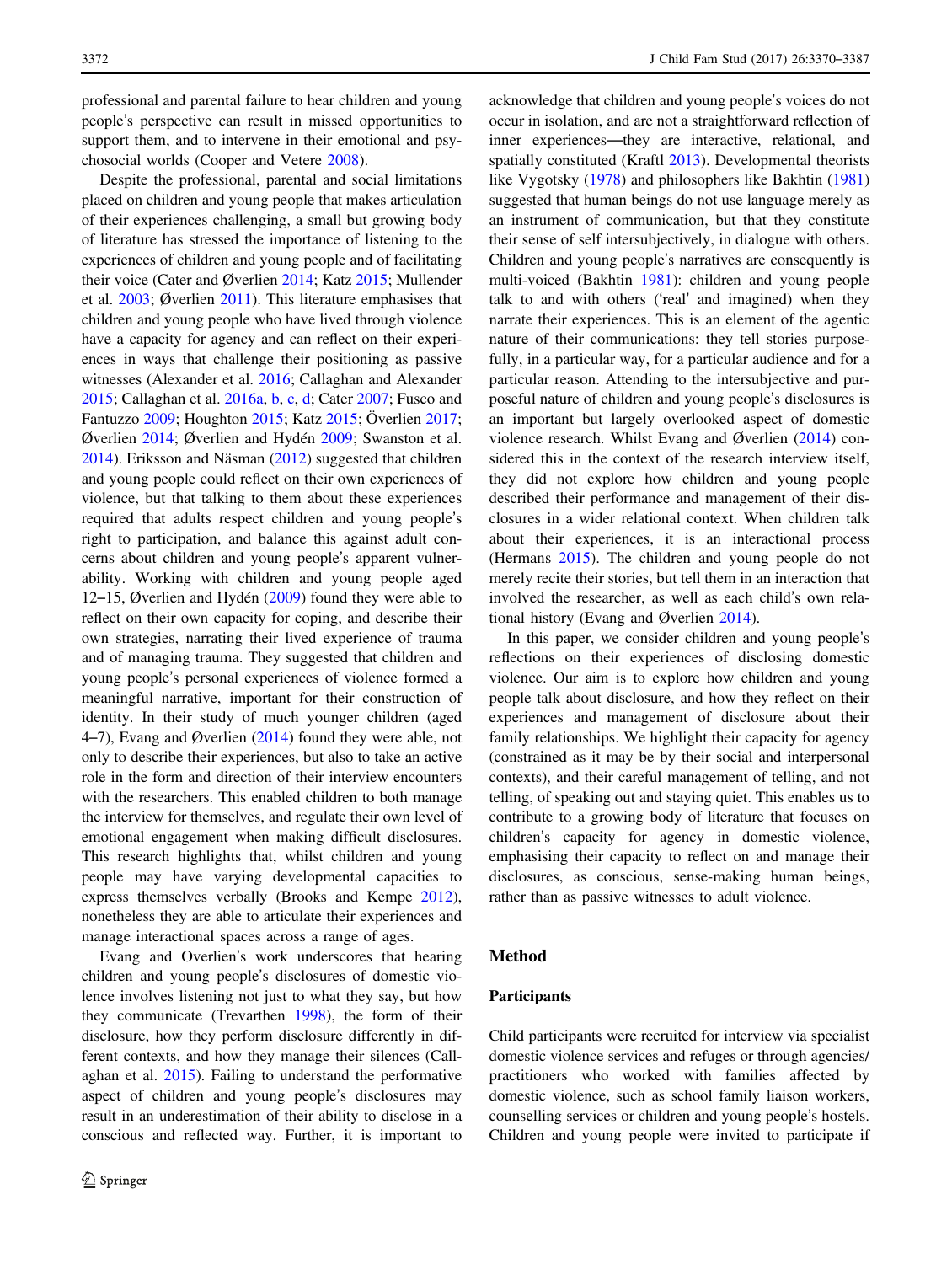Table 1 Details of children and young people who participated in the UNARS project

| Country               | UK    | Greece                      | Italy | Spain                           |
|-----------------------|-------|-----------------------------|-------|---------------------------------|
| Total participants 21 |       | 19                          | 43    | 24                              |
|                       | years | Age 8-18 Age 10-18<br>years | years | Age $8-18$ Age $11-17$<br>years |
| Male                  | 13    | 10                          | 17    | 8                               |
| Female                | 14    | 9                           | 26    | 16                              |

they were aged 8–18, had experienced domestic violence, but were not currently in situations where domestic violence was taking place or were judged by professionals involved with the families to be safe to work with. Although the children of male victims were not excluded, all but two children came from families where their mother was identified by the referring service as the main victim of domestic violence. One hundred and seven children and young people across the four countries participated in semi-structured interviews (see Table 1 for a summary of all children and young people who participated in UNARS interviews, and Table 2 for details of the children and young people whose voices are represented in this article).

The recruitment process was subject to complex access and gatekeeping patterns, and it is consequently challenging to accurately report recruitment rates. In most countries research was carried out in organisations that supported families affected by domestic abuse, and recruitment was always mediated by a third party—domestic violence support workers or similar professionals. The key challenge faced by researchers centred on the gatekeeping practices of professionals. Gatekeeping practices employed by individual professionals and wider organisations make it difficult to know with certainty how many of their clients they actually approached and informed about the research. Gatekeeping also meant that researchers were only given the opportunity to directly inform clients, in person or by telephone, those selected by organisations and considered 'appropriate research participants'. For these reasons, to report response rates here would be to decontextualize and oversimplify the domestic violence service landscape and culture, producing a potentially false representation of the desires of the family to share (or not share) their experiences.

#### Procedure

"Understanding Agency and Resistance Strategies" (UNARS) was a 2 year research project, focused on children and young people in situations of domestic violence. Children, young people, carers and professionals from four European countries (United Kingdom, Greece, Italy and

| <b>Table 2</b> Details of participants with extracts included in this article |        |     |         |  |  |
|-------------------------------------------------------------------------------|--------|-----|---------|--|--|
| Pseudonym                                                                     | Gender | Age | Country |  |  |
| Sophia                                                                        | Girl   | 15  | UK      |  |  |
| Nancy                                                                         | Girl   | 9   | UK      |  |  |
| Rachel                                                                        | Girl   | 11  | UK      |  |  |
| Emma                                                                          | Girl   | 16  | UK      |  |  |
| Alison                                                                        | Girl   | 15  | UK      |  |  |
| Ben                                                                           | Boy    | 8   | UK      |  |  |
| Bethany                                                                       | Girl   | 10  | UK      |  |  |
| Matina                                                                        | Girl   | 11  | Greece  |  |  |
| Marios                                                                        | Boy    | 14  | Greece  |  |  |
| Natalia                                                                       | Girl   | 15  | Greece  |  |  |
| Anna                                                                          | Girl   | 12  | Greece  |  |  |
| Lina                                                                          | Girl   | 15  | Greece  |  |  |
| Kostas                                                                        | Boy    | 14  | Greece  |  |  |
| Nacho                                                                         | Boy    | 13  | Spain   |  |  |
| Marta                                                                         | Girl   | 17  | Spain   |  |  |
| Amaya                                                                         | Girl   | 17  | Spain   |  |  |
| Anna                                                                          | Girl   | 18  | Italy   |  |  |
| Elda                                                                          | Girl   | 17  | Italy   |  |  |
| Angelo                                                                        | Boy    | 15  | Italy   |  |  |
| Giacomo                                                                       | Boy    | 12  | Italy   |  |  |
| Age range: 8-18 years                                                         |        |     |         |  |  |

Mean age: 13.7 years

Spain) participated in the UNARS project. The aim of the project was to explore children and young people's capacity for a sense of agency, resistance and resilience in managing their experience of domestic violence. The data presented in this article focuses on one major emergent theme—that of managing disclosure.

The partner organisations who took part in UNARS shared a common interest in supporting children and young people who experienced domestic violence, and included universities, regional government organisations, social enterprises, and charities. UNARS partner organisations were selected for their expertise in the field of domestic violence and their connections with relevant local agencies. All four countries are signatories to the Istanbul Convention (2011) on Violence against Women and Girls, although Greece and UK are still in the process of ratifying it. The requirements of the Convention mean that all four countries have recently implemented special policies, laws and committed funding to combat domestic and gender based violence at both regional and national level. Despite their socio-cultural, political and economic differences, all four countries have similar reported prevalence rates of domestic violence against women of about 12–15% (Council of Europe [2008](#page-15-0)). Because of reporting patterns, it is difficult to estimate the number of children and young people who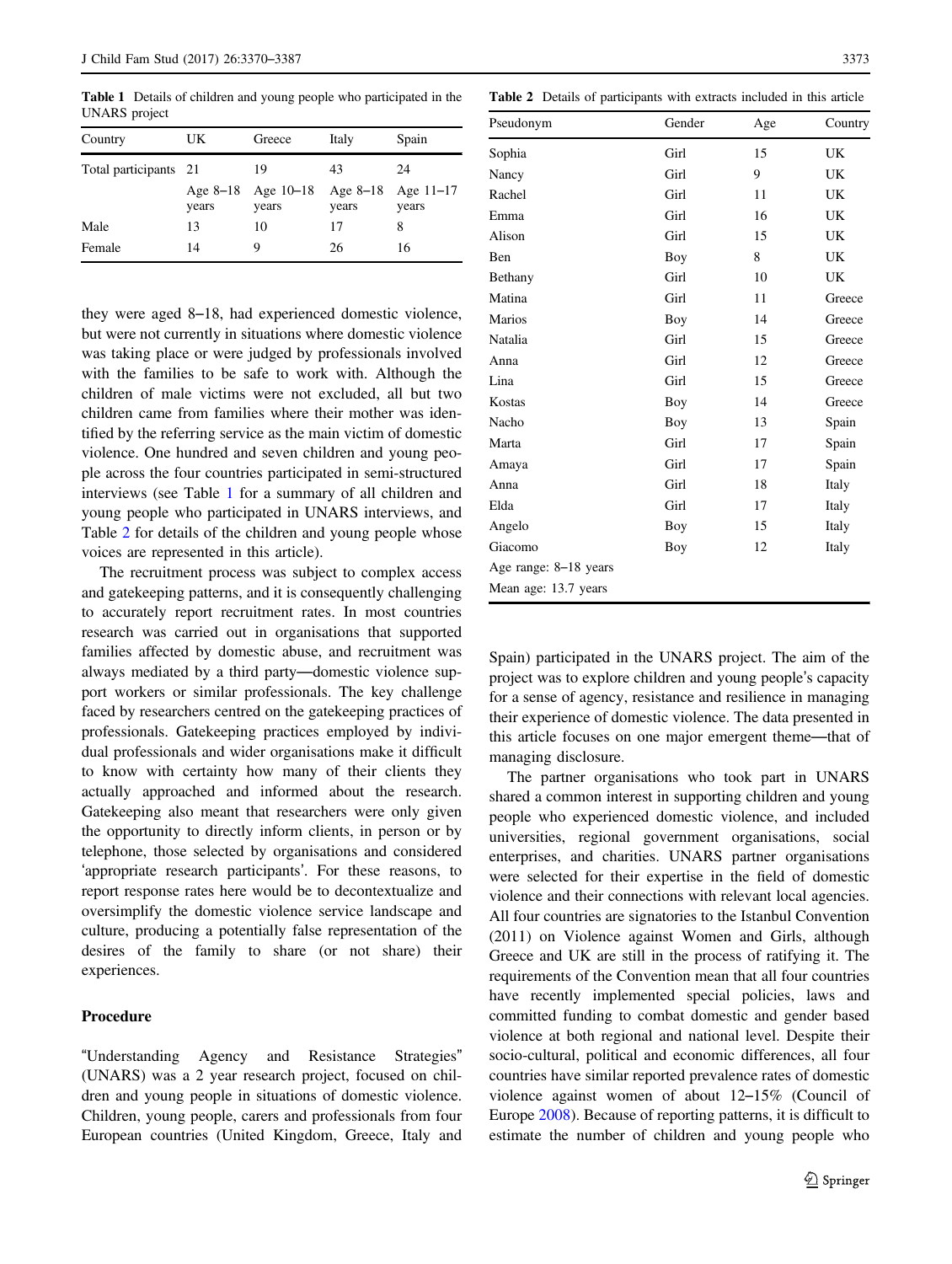witness domestic violence. However, figures from Greece, Italy and Spain suggest that 63–73% of women who experienced domestic violence had children and young people who had witnessed or heard the violence (Delegación del Gobierno para la Violencia de Género [2015](#page-15-0); European Union Agency for Fundamental Rights [2014](#page-15-0); Istituto Nazionale di Statistica [2015](#page-16-0)). Each of these studies focuses primarily on domestic violence with an identified male perpetrator and female victim, and it is likely that this results in an underestimate of the prevalence rates described. A UK prevalence study suggests that 21.9% of 11–17 year old young people, and 24.5% of young adults had experienced domestic violence at some point in their childhood (Radford et al. [2013](#page-16-0)).

Doing research with children and young people who experienced domestic violence is sensitive and ethically complex. Researchers, carers and referring agencies had concerns that disclosure might in some way endanger children, potentially exposing them to secondary traumatization (see Eriksson and Näsman [2012;](#page-15-0) Morris et al. [2012\)](#page-16-0) and perhaps put them and their families at risk of repercussions associated with disclosing the violence. Nonetheless, children and young people have reported that they value the opportunity to articulate their experiences, and to give voice to their own capacity for agency (Cater and Øverlien [2014;](#page-15-0) Houghton [2015](#page-16-0)). Given this, it was important to find safe ways to facilitate their voicing of their experiences (Alderson and Morrow [2011;](#page-15-0) Skansvors [2009](#page-16-0); Skelton [2008;](#page-16-0) Valentine et al. [2001\)](#page-17-0).

Researchers ensured potential participants were fully informed about the aim of the research. Children and young people were only recruited if they had left situations of domestic abuse, or if professionals assessed them to be safe to work with (Morris et al. [2012\)](#page-16-0). They informed potential participants that the project focused on domestic violence and explained in detail the procedure and participants' ethical rights and protections. This information was provided both orally and in writing, before consent was sought. Participants were given time to reflect on this information before the interview was conducted (typically 7 days, but never less than 1 day). Information sheets were written in clear, understandable and jargon-free language and attention was paid to the age of young people involved when presenting this information to ensure that they fully understood what their participation in the study would involve. In particular, it was important that children understood that our focus was on domestic violence, and care was taken to ensure that they understood what this term meant (e.g., by explaining that domestic violence meant families where the adults fought a lot, and where one or both grown-ups would physically hurt each other). Written informed consent was secured if young people were legally able to give it. If not, assent was sought from children, and consent from parents

or legal carers. As part of the consent process, we explained to children and young people how their interview data would be used, and explored with them the protections afforded by confidentiality, as well as the circumstances under which it would have to be breached.

Several steps were taken to ensure children and young people's safety. Anonymity was preserved by using pseudonyms, and removing identifying detail from the interview transcripts and visual material. The research team ensured that information about the study was not taken home by children and young people, and an anonymous contact card was provided to reduce any risk of the perpetrator inadvertently discovering their involvement. Following the interview, the researchers checked with children and young people how they had experienced the interview. If there were concerns about the child, the researchers had access to mental health professionals or domestic violence workers, if consultation or referral were needed.

## Measures

Semi-structured interviews were used to facilitate exploration of children and young people's experiences of domestic violence. Researchers from all partner countries (ten interviewers in total) attended training to develop the interview materials and to further build skills in conducting interviews with children and young people, ensuring a shared approach to the research. All researchers were educated to at least degree level and were experienced qualitative interviewers. Interviews were conducted in the major language of the region in which the participant lived (English, Castilian, Italian or Greek), and were translated by a bilingual member of the research team. Translations were cross checked against the recording by a second team member.

The interview schedule (see Appendix [1](#page-14-0)) was designed to be used flexibly, enabling some standardisation across the entire partnership, whilst allowing each country to adapt the schedule to their needs and context. Some examples of the questions used in the interviews can be found in Appendix [1.](#page-14-0) The interviews lasted between 24 and 83 min and were flexibly structured to meet the developmental level and interactional style of the particular child (Pascal and Bertram [2009](#page-16-0)). All interviews were audio recorded, and transcribed in full.

#### Data Analyses

The interviews were analysed using Denzin's [\(2001](#page-15-0)) Interpretive Interactionism, a method that enabled exploration of the intersections of the personal and social in children and young people's narratives of domestic violence. A descriptive and reflexive summary was produced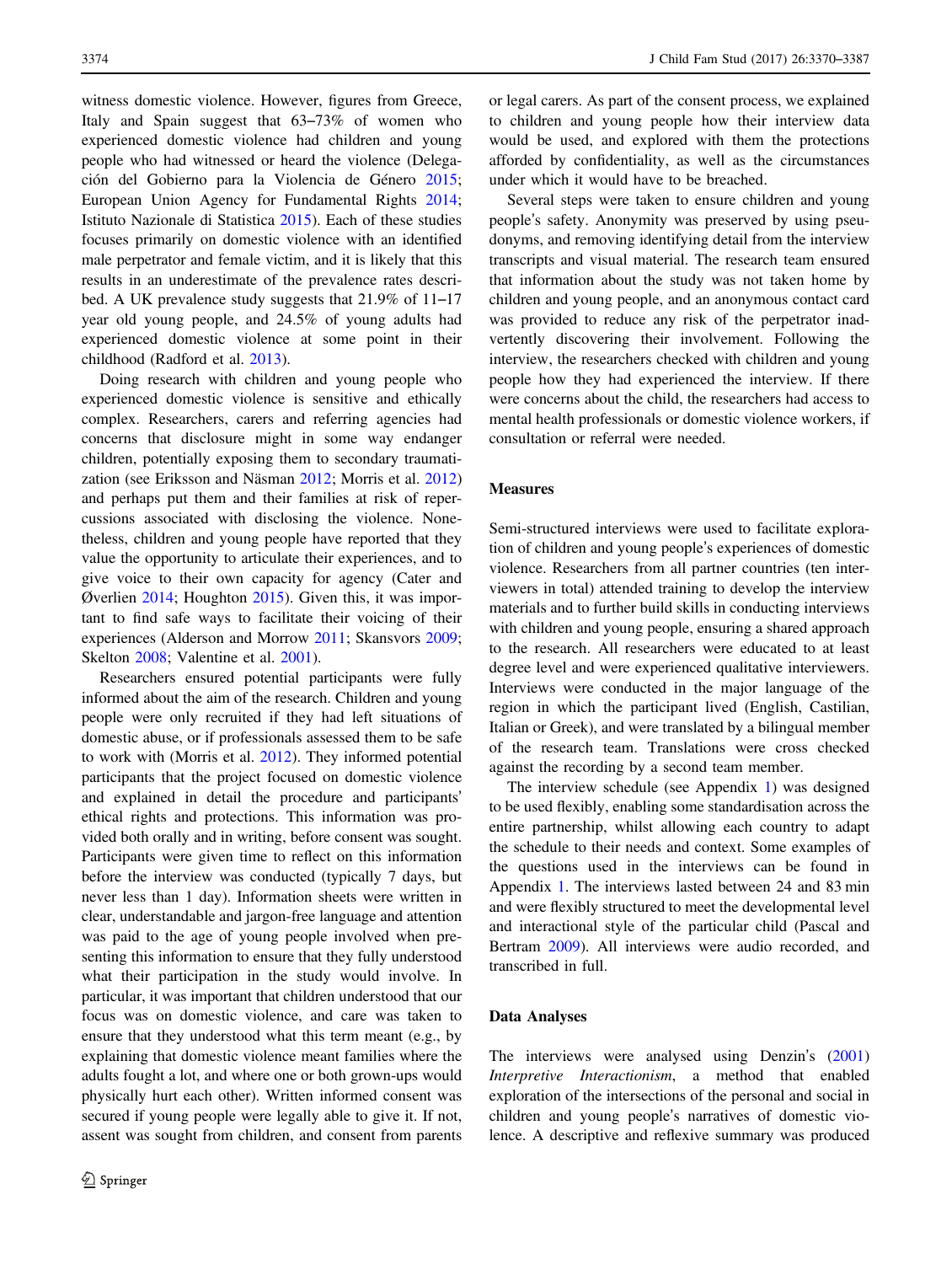by each interviewer, using a recording template that formed the front sheet to each interview transcript.

The research team spent 2 days in an analysis workshop, to ensure that there was a common understanding of and systematic approach to the analytic process. In this workshop, researchers worked through the full analytic process together, using transcripts of early interviews completed by each team in each country. Each interview was coded independently, and variations and patterns in coding were discussed and resolved. Virtual team meetings were also held throughout the project (bimonthly), and these meetings included sharing and discussing the emergent analysis. A final workshop was held at the end of the project to agree the major emergent themes. Using extensive field notes and team discussion, researchers maintained a reflexive process to trace the co-construction of the analysis throughout the project (Lincoln and Guba [2005](#page-16-0)).

The interviews were coded independently by two researchers in each country. Denzin describes this process as "bracketing the phenomenon", focusing on the participants' words and expressions as they are in the text of the interview, "cut loose" (Denzin [2001,](#page-15-0) p. 154) from the world to identify essential features and structures of the experiences children and young people narrated. The researchers compared their initial coding of each interview transcript, exploring variations in coding. Having discussed these discrepancies, researchers agreed a common set of codes for each interview. In the second analytic step, "construction" (Denzin [2001\)](#page-15-0) these bracketed codes are refined by comparing within and then across transcripts, looking for patterns and structures in the interviews, then classifying and ordering them to produce themes. The construction of the themes was completed by the principal investigator (JC) and the lead research associate (JA), in consultation with the full research team. Themes were built to consider both individual variation, and to explore how meanings and experiences were constituted across different children and young people's narratives within their interpersonal and social context (what Denzin terms "contextualisation").

# Results

This analysis explores how children and young people reflected on and managed the tensions they experienced around disclosures. Children and young people expressed caution, suspicion and distrust about disclosure, evidenced in the way they talked about disclosing their experiences to friends, family and professionals. Their caution often extended beyond disclosures of violence per se, and into other, apparently more everyday aspects of life. In this sense, speaking out, or indeed, speaking at all, became framed as risky and dangerous. Nonetheless, children and young people were able to find a range of ways to manage their communication with others, and to express what was happening in their families. Our analysis focused on children and young people's active management of disclosure through strategies of decisive telling and not telling. Children talked about disclosing to a range of other people—to friends, family, and to professionals. This disclosure is managed consciously and agentically by children and young people, and is experienced as a means to protect self and others. Three themes are elaborated. "Being silenced or choosing silence?" explores children and young people's practices of self-silencing. "Managing disclosure: Finding ways to tell" considers how children and young people value self-expression, and the strategies they use to disclose safely. "Speaking with many voices: Authorised accounts, ventriloquation, and therapeutic talk" details how children and young people's accounts of their experiences are often polyvocal, and are constituted relationally.

The themes are evidenced with the use of verbatim quotations from interview transcripts in which the child's name, age, gender and country are provided to give context to the analytical points made. The children and young people whose voices are represented in this analysis all come from situations in which the father (or, in one case, Kostas, the resident paternal grandfather) was the perpetrator of violence within the family.

One of the key elements of the experience of domestic violence for children and young people is that they learn to manage the way they disclose experiences. They learn when to speak out, and when to keep silent, and attenuate their responses to avoid drawing attention to themselves and their family's problems. Many articulated a sense that they should keep quiet about their experiences, and evaluate the risks of disclosures.

Children and young people were cautious in the way that they spoke about violence itself. Very few of the children and young people interviewed directly labelled violence as violence, preferring instead to use a range of euphemisms or understatements to describe what was happening in their families:

Sophia (15, F, UK): …Something happened to my mum…

Nancy (8, F, UK): the accident scared my mum, and she didn't like it

Martina (11, Greece): … in all this adventure I told you about…

In each of these examples, prior disclosures by parents and professionals working with the child suggest that the "accident", the "adventure", the "something" that "happened" refer to incidents of significant, deliberate and overt family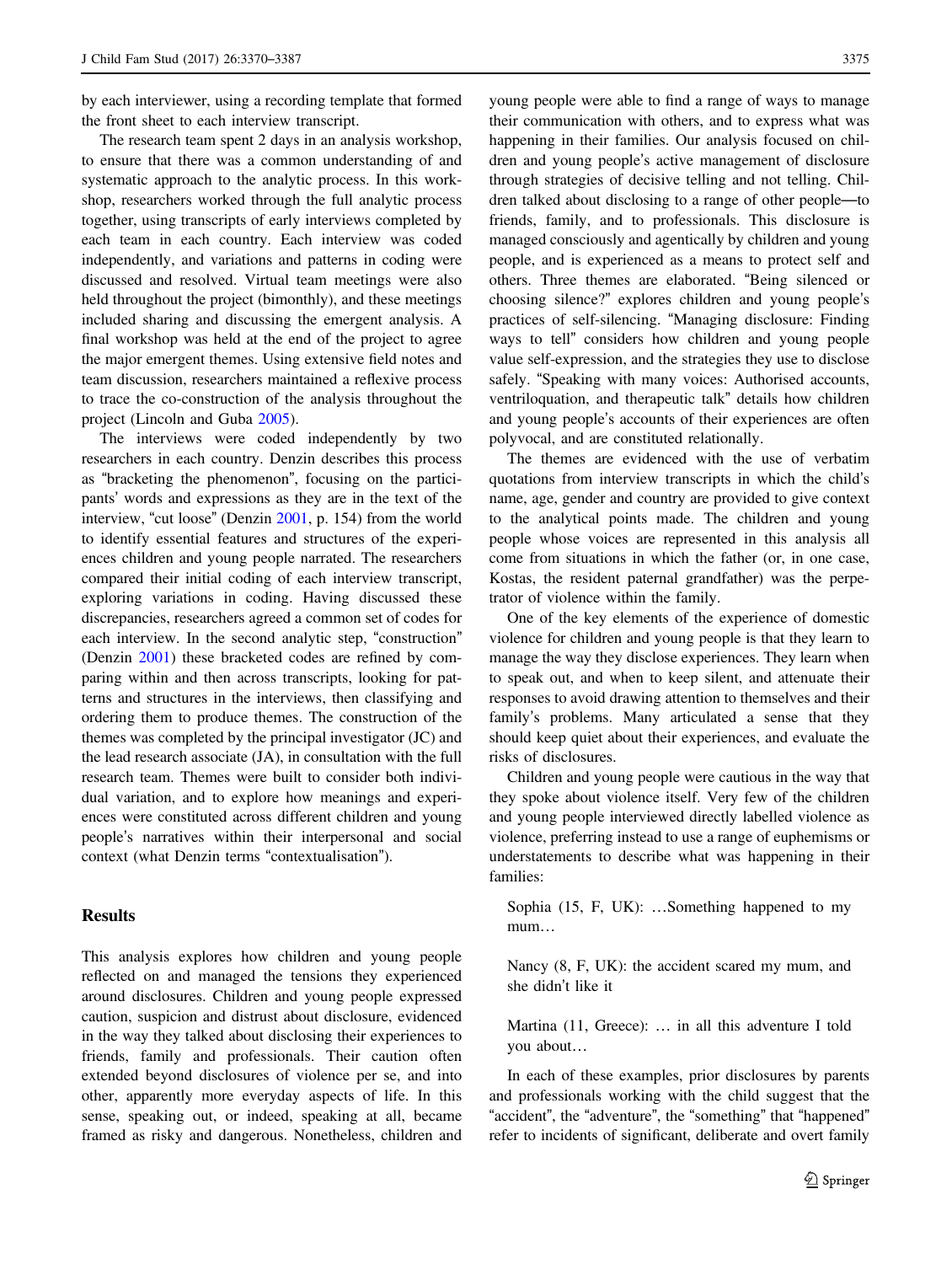violence. Many of our participants spoke about "arguments" or "fighting". The interviews were carefully set up to ensure that children and young people knew that they were consenting to speak about their experiences of domestic violence, and domestic violence was explicitly labelled by researchers. This makes the avoidance of labelling all the more remarkable, since interviewer and child both knew that domestic violence had occurred, that the knowledge of that violence was mutual, and that, in that sense, there was nothing to be hidden.

So what is being achieved through this kind of euphemistic and avoidant referencing of the very thing they were there to discuss? By attending to the relational and interactional function of children's disclosures, it becomes clear that children were not just reciting their stories, but were 'telling' them to the researcher, narrating their experiences intersubjectively. It appears that their avoidance of the label "violence" accomplishes a range of tasks—it represents the experience in less 'raw' terms for the interviewer; it performs a perhaps more child friendly task of enabling them to talk about violence without explicitly labelling it; and it perhaps reiterates the family way of talking about the violence ("having a bit of a temper", "arguing a lot", etc., being more common terms used to describe family discord than violence per se). In this analysis, we make sense of children and young people's accounts of their experiences of disclosing or not disclosing, shifting away from a pathologising account (for example, reading their failure to label their experiences as domestic violence because they are "in denial") to understand the function of articulating or not articulating, from the children and young people's point of view.

## Being Silenced or Choosing Silence?

This theme explores how children and young people describe the difficulties of talking about domestic violence. All participants said they felt that they could not talk openly about family matters, and that if they did speak out, they felt they would not be listened to or believed. Their sense of being silenced was in some tension with their sense of actively choosing silence as a way of managing the complexity of familial relationships.

Children and young people reported an attenuation of their speech, a sense of quietening themselves down, to avoid drawing attention to themselves within the family. For instance, Rachel explains how her brother attenuated himself, making his presence less noticeable in response to family violence:

Rachel (11, F, UK): Marcus would like whisper to me and everything because he was scared that he was going to shout too loud or something

Rachel suggests here that her brother has adapted the way that he speaks within his violent familial environment, keeping quiet, avoiding being too noisy. She sees his quietness as a way of keeping himself safe in a risky home.

Elsewhere, we have explored how children and young people's constant monitoring of their own self-expression functions as an adaptation to the experience of coercive control in the family home—scanning the home environment, tracking adult moods and adapting what they say and how they speak is part of a broader pattern of self-management in a home where drawing too much attention to yourself can be endangering (Callaghan et al. [2016b](#page-15-0), [c\)](#page-15-0). Some children and young people also reported actual or feared retribution from the perpetrator when violence was disclosed:

Marios (14, Greece): Whatever happened in the family, stayed there. Meaning, if it slipped out, then they ((his family)) would say, don't know, "why did you tell?" and stuff like that and they would hit you again after. And that's why it couldn't be mentioned outside the house.

Here, Marios frames his disclosure, not as deliberate, but as accidental—it "slipped out". This seems to reflect a family prohibition on speaking about the violence; consequently he needs to defend his disclosure as accidental, as a "slip". He also frames his subsequent non-disclosure as a non-choice—"it couldn't be mentioned" outside the family. In this way, both disclosure and non-disclosure are positioned as non-agentic: speaking out is a "slip", being silent is coerced, neither is deliberately chosen. Marios is narrating a kind of agentic double bind; his context makes it difficult for him to actively choose to either speak or not speak. This positioning underscores one of the fundamental tensions children and young people must manage in making decisions about who they speak to and how. The violence and coercion that characterizes the family culture is pervasive, and this has implications for how he is able to make sense of his own capacity for disclosure. The lack of safety means that he must frame any disclosure as 'accidental', and that generally he feels that his speech is censured. He has been silenced. This is quite different from Rachel's account of Marcos as choosing to quieten himself.

The risks associated with speaking out may make it more likely that children and young people will maintain a silence that protects family secrets, and that makes disclosure and self-expression more challenging. When asked how she reacted to a very violent incident at home, Anna (18, F, Italy) responded:

I went to school as if nothing happened.

In her description here, it is clear that Anna recognises that she has made a choice (albeit a highly constrained choice) to cover up what has happened at home.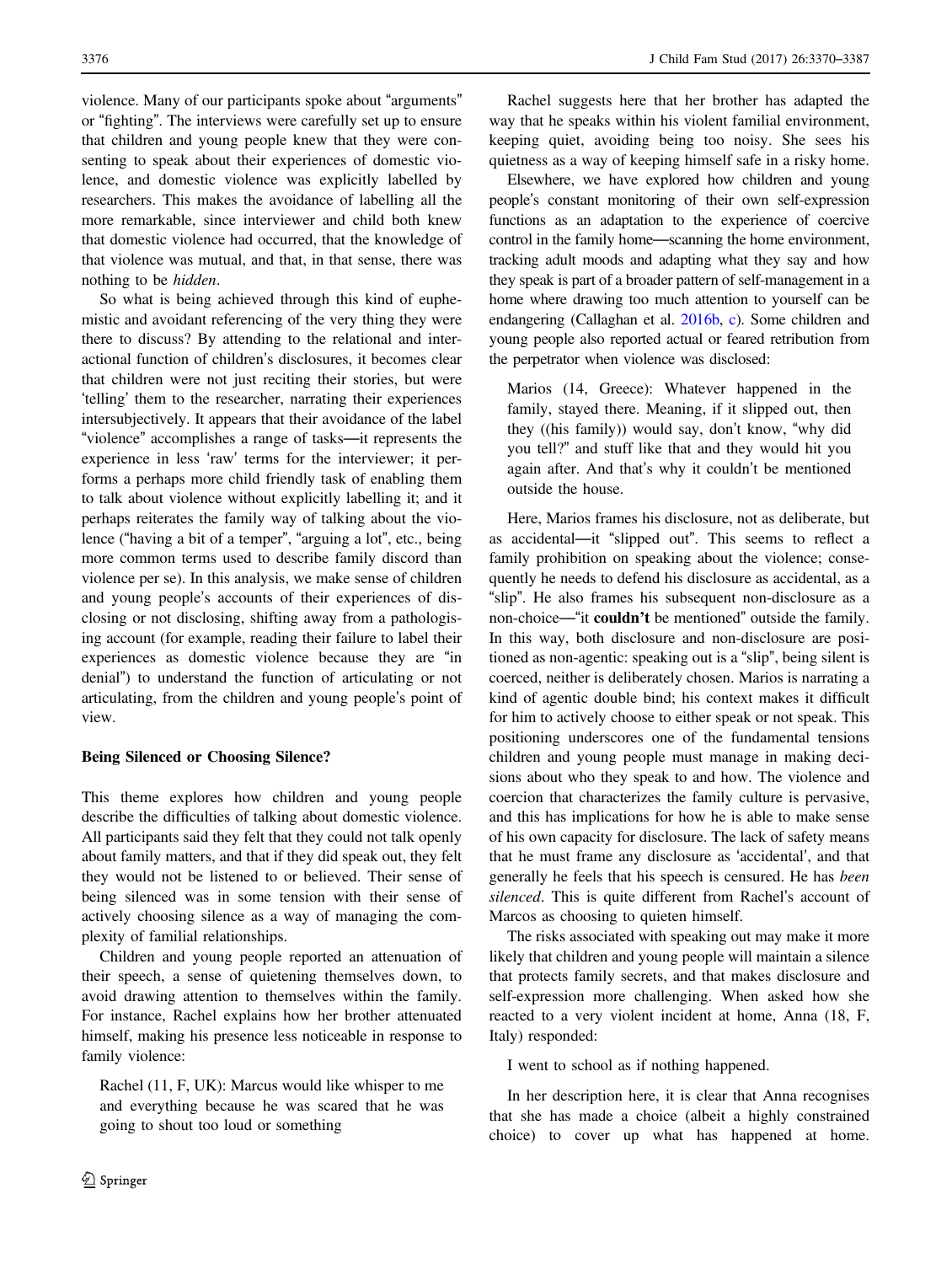She, Marcus and Marios each use a kind of self-protective self-silencing, which on the one hand protects them and their family from the risky consequences of disclosure, but also risks that they do not get the support and intervention they may need.

The young participants also seemed to lack an epistemic trust that they would be heard by adults, and showed a greater awareness that their voices were often discounted in the adult world. Some children and young people reported making explicit decisions not to disclose because of their worries that they might not be taken seriously, or previous experiences of not being believed or of being dismissed. They suggested that being "just children" minimized their social status, and that this meant they would not be taken seriously by adults:

Elda (17, F, Italy): I felt helpless, passive and fragile

Int: What made you feel that way?

Elda: My age

Int: Why?

Elda: It is a constraint. No one listens to you if you're a little girl

Elda's experience of helplessness in this extract does not appear to be related to her personal qualities, personal difficulties with self-expression, or some inner state of passivity. Rather, Elda describes herself as constrained by the way she is viewed as a child. Her words do not suggest that she sees herself as unable to speak out, but rather suggests that she is constrained by a failure to "listen to little girls". Her sense that "nobody listens to you if you're a little girl" positions her as disempowered, fragile and passive. This suggests that children and young people's positioning as passive and helpless is accomplished relationally; it emerged in Anna's account as an outcome of feeling unheard. Adults' failure to hear children and young people's accounts has consequences for children and young people it disempowers and isolates them (Buckley et al. [2007](#page-15-0)). This sense of disempowerment was echoed by Nacho, when he tried to intervene by speaking out to his mother about the violence they were experiencing:

Nacho (13, M, Spain): I told her "Mum, you need help, you need something…" But she told me: "I don't think so, I don't need anything else…" I told her "Mum, why don't you leave this guy? Why don't you get divorce? Mum, mum, mum…"

Nacho's intervention here was both courageous and mature—he recognized a need for change, and took action by expressing to his mother his own interpretation of the situation, and his belief that she needed help. His perspective was dismissed by his mother. His words in the extract illustrate the effect of this as his reported voice changes. His voice shifts from mature and adult—"Mum you need help" and "mum why don't you get a divorce" to a more childlike beseeching—"mum, mum, mum". The failure to hear his concerns repositioned him as a little child, just like Elda, who "no-one listens to".

This theme has explored children and young people's practices of self-silencing—practices that may appear as evidence of the negative psychosocial impact of domestic violence. However, they are also appear to function as complex and adaptive coping strategies that children and young people use to keep themselves and others physically and psychologically safe. Children appear to manage their self-expression in quite conscious ways, managing their self-expression and disclosure. Children and young people showed an awareness of the potential risks involved in disclosing domestic violence, and appeared to make active and conscious decisions to quieten themselves. However, their self-silencing was also achieved intersubjectively, through their positioning as "fragile and helpless", apparently by adults. Children and young people expressed an apparent lack of trust in adults' response to their disclosures and this functioned as a significant barrier for children and young people, who reported that it was generally safer to keep quiet about their experiences.

## Managing Disclosure: Finding Ways to Tell

One way children and young people managed disclosure was by finding safe ways to express themselves, and by making clear and conscious decisions about who they could and could not trust with the details of their lives. Despite their sense of disclosure as risky and ineffective, many still seemed to want to talk about their experiences with others. Most described silence as burdensome or difficult, and found safe people, places and ways to disclose.

In the extract below, Natalia suggests that she could not disclose her experiences to anyone, that these experiences were incommunicable:

Natalia (15, F, Greece): I don't talk about it with anyone else. To whom can I say these things?

The rhetorical form of her statement frames this as an obvious, taken for granted truth—that it is inevitable that she not be able to talk to others about her experiences, that her experiences would not be heard or understood. Similarly, Amaya notes:

Amaya (17, F, Spain): I felt, I felt alone, I have always felt alone, I always felt alone even by being here I felt alone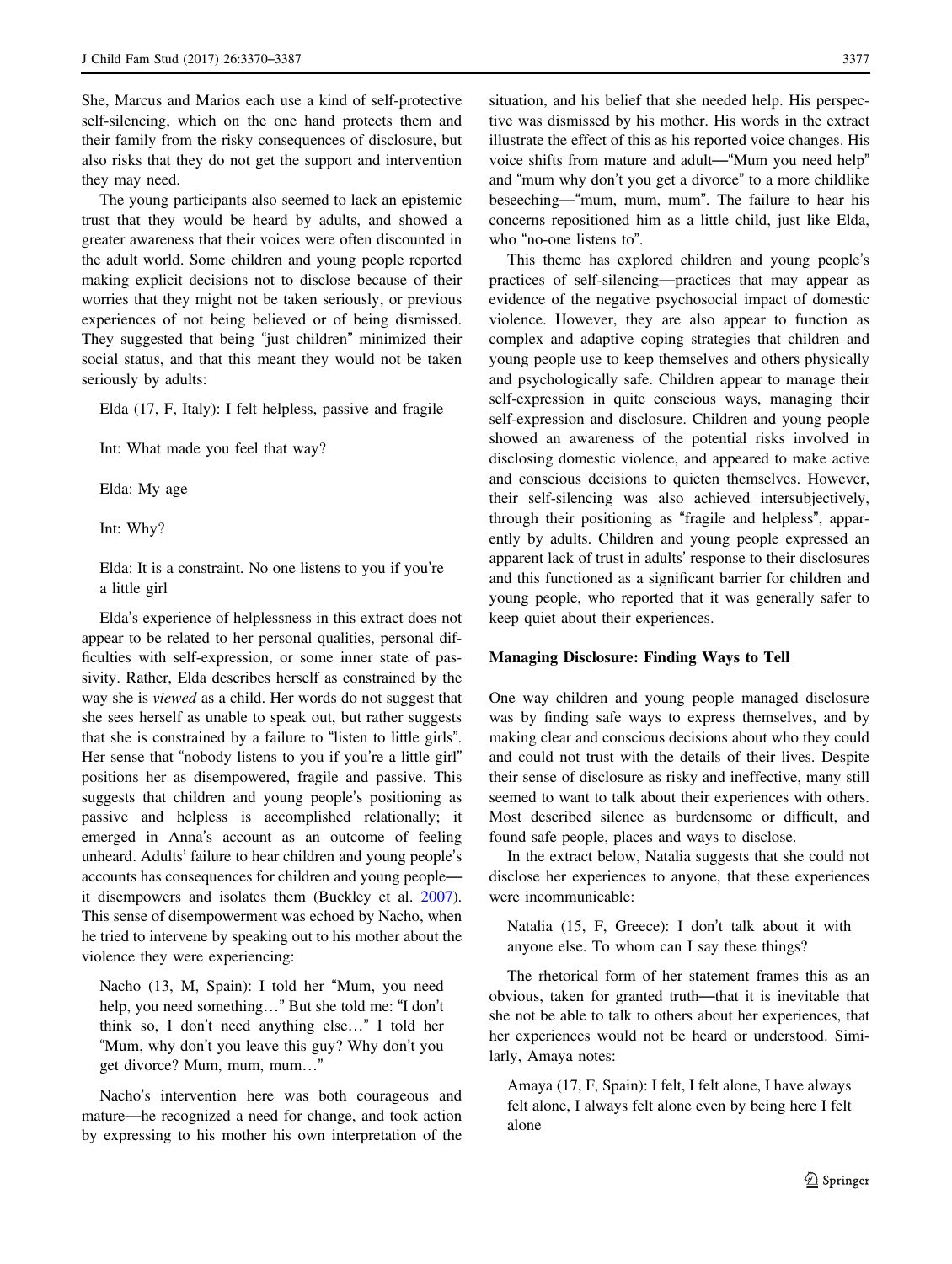Amaya's statement underscores a sense of isolation that this inability to communicate has imposed. This sense of being inevitably "alone" is constituted in familial patterns that produce self-silencing, and that construct their experiences as incommunicable and inexplicable.

Despite this sense of isolation, many children and young people did report having one trusted friend to whom they could disclose. For example, Anna says: friend:

Anna (12, F, Greece): So from that day on she knows, my friend and I talk to her but she wouldn't say anything to anyone

Anna describes cautious management of disclosure. Having weighed up the potential risks of disclosure, she concludes she can safely talk to this individual who she feels would not break her confidence. For many children and young people, this sense of others as trustworthy was built on shared experiences of violence:

Angelo (15, M, Italy): I do not remember, maybe I was talking with my classmate who had the same situation. I was talking with him because sometimes we were at his house or we were at my house and we were talking about these things.

In this extract, Angelo reflects that children with common histories of violence at home were more likely to understand their experiences.

Most participants reported they had one or two trusted confidantes, and these were the only people who they disclosed to.

Lina (15, F, Greece): Anyway and that is, they were amongst the only people I could trust  $((.)$  but I wasn't telling them everything, like I was telling Rika, because Rika knew everything about me, whereas the others didn't know everything about me…. I didn't discuss family issues, but other stuff with them. They were important, ok, because, sometimes I could find people to talk to, besides Rika… But there's no need to discuss these with everybody, so ((slight laugh))

Lina describes a highly strategic management of disclosure, consciously selecting friends who she tells about "family issues", and other friends to whom who she talks to about other matters. She describes a sophisticated relational strategy, recognizing that there are different ways to share with friends, and that she needs to express herself in other ways and other contexts. She assigns specific roles to particular friends to help her manage the expression of her experiences, whilst at the same time managing the risks associated with too many people knowing about her family difficulties.

Emma too expresses caution about who she discloses her experiences to, based in a negative experience of sharing with the wrong people:

Emma (16, F,UK): Yeah, and they ((other children at school)) just found out about it because of, one of, the friend that I told wasn't the friend that I normally talked to about that kind of thing and I thought I could still trust her anyway. So I don't have nothing to do with her any more now but, I talked to her about it and then she started telling other people and then that's how it got round the school kids and I had a lot of problems because of that. They was like, "Ha-ha, your stepdad hates you," ((mock nasty tone)) and all this stuff.

Emma's decision to disclose to the "wrong" friend had horrible consequences for her, resulting in continuous bullying at school. She sees talking as risky: it can be misinterpreted, her experiences trivialised, and her disclosures distanced from her own "truth". She frames her disclosure as an error of judgment, as trusting the wrong person made her potentially vulnerable to further victimisation. This kind of experience (or fear of it) may explain the very conscious decision making that many children and young people reported about who they could and could not trust; the strategic management of disclosure was one of the ways that they kept themselves psychologically and physically safe. Rachel described similar concerns regarding her extended family, who informed her father where she and her mother had fled to, when they sought refuge:

Rachel (11, F, UK): We do see them, we just haven't like ((umm)) seen them for a while and they were the ones who ((erm)), they sort of like told my dad that we had moved and stuff so we couldn't really rely on them  $((.)$ ) So they knew and they told my dad that we had left…. Yeah, we used to see them quite a lot, we used to tell them quite a lot of things but since then we haven't really spoken to them.

She and Emma both seemed to conclude that some people are unreliable and unable to keep secrets. They also reflected that keeping secrets was one of the things that helps keep you (and those you love) safe. This is a worrying lesson in some senses, as it entrenches family narratives about keeping violence secret, potentially strengthening coercive and controlling dynamics in the family. By silencing themselves to protect themselves and loved ones, they were also conceding (albeit unwittingly) to the relational conditions that helped to maintain the violence. However, it is important to acknowledge that this secrecy is not straightforwardly imposed on the children and young people—secrecy is not just produced by coercive family dynamics, with the children and young people being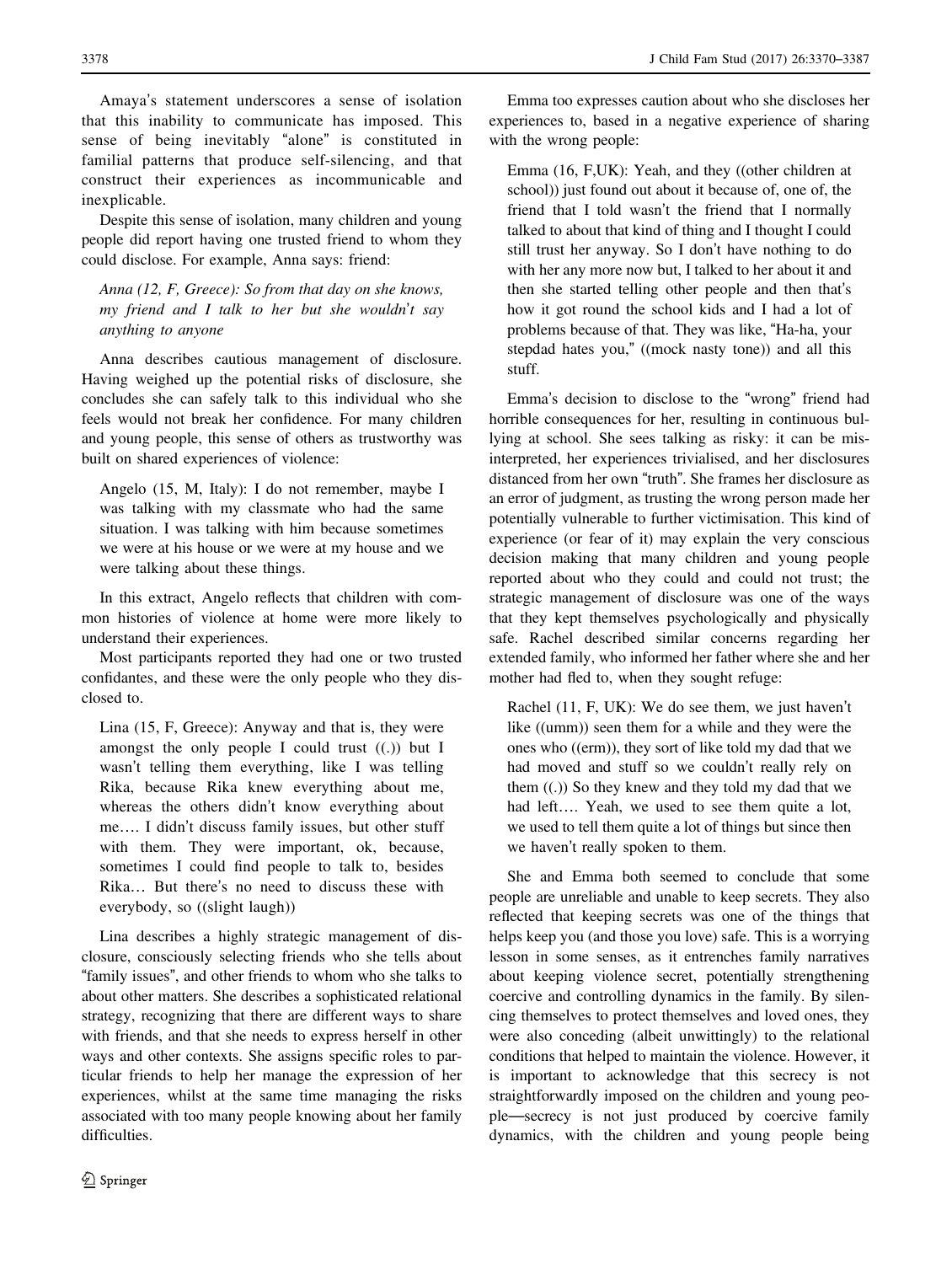passively silenced. Rather these "lessons" are learned in complex relational processes both within and outside the home, and children and young people are active in constructing the family narrative of which they are part.

In addition to their awareness of the physical and psychological risks of disclosure, children and young people were aware that deliberately breaking family secrets was also a powerful thing to do, a gesture of defiance:

Matina (11, F, Greece): However, none of my family knew that me and my sister, we were trusting a common friend that we had.

Int: You didn't want them to find out.

Matina: ((uh uh))

Matina here described a disclosure of family violence, trusting a friend her family did not even know about. She resisted the family secrecy and silencing with a secret relationship of her own. Disclosure here enables her to safely express resistance to the controlling dynamics of the family.

Throughout the interviews, children and young people showed an awareness that managing their disclosures was a way in which they could assert control and power both in families affected by domestic violence, and in recovery from violence. Despite the risks they perceive, children and young people do talk about their experiences, but this is a complex and fraught process. The examples above illustrate how carefully they weigh up, measure and regulate their decisions about disclosure. This experience can be exhausting and time-consuming. However, managing their disclosures is a means of asserting their capacity for agency, and a form of resistance: they have control over their own story, and how they tell it.

# Speaking with Many Voices: Authorised Accounts, Ventriloquation, and Therapeutic Talk

When children and young people do tell their stories, their accounts are often polyvocal, shifting between adult, professional and child voices as they constitute their narratives. This theme explores the multi-voiced nature of children's accounts, to consider their implications both for children's articulation of their experiences of violence, and for our understanding of how children constitute a sense of self in the intersubjective context of domestic violence.

One way that children and young people managed their disclosures was through the production of "authorised accounts". This refers to accounts that have in some way become official, through repeated telling, or through approval and ratification by adults or others in authority (such as professionals working with the family). The

authorised account is typically a neat, and sometimes more sanitised version of children and young people's experiences. Alison (15, F, UK) referred directly to one version of this:

Alison: If you wanna know my story, fuck off and read my file… Cause it's all written down ((.)) and that's one story and people can read the same story. And if it's written down, you can't get anything wrong.

"The file" represents the production of a version of family history that is authorised and stable. Variability in the family story is described as necessarily untrustworthy, and Alison is clear that the advantage of producing a single stable written version is that it removed the risk of "getting anything wrong". In a family characterised by secrets, and frequent court appearances, Alison has learned that if you have to speak about your family, it is best to stick with the authorised version of events, and that "getting things wrong" is dangerous to her and to her family. She has learned to manage her speech very carefully, and seems to have a sense that speaking about her family and her experiences of violence is risky. The strength of her concern about getting the version of events "right" is understandable in high conflict families, where there is much contestation of the truth.

Children and young people's management of disclosure can be achieved in subtle and less subtle ways, drawing on multiple voices to express their experiences. Like "the file", the family story offered children and young people recourse to an "agreed version" of events, built up within the family. This could sometimes be traced in children and young people's use of language—perhaps an unusually adult framing of experience, as if they were ventriloquating adult speech.

Int: Who have we got here? ((referring to Ben's family drawing))

Ben (8, M, UK): The person that ruined my life called Ian  $((.)$  like I said, he hurt my mum by pushing her down the stairs, and it's really, and it's just teared up my family.

Ben's account here seems to draw on stories he has heard within his family, as suggested by the adult language he used in expressing how the perpetrator "ruined his life". He seems to draw on a shared language to express shared familial experience that frames the violence and its impact. This illustrates the relational and intersubjective nature of their talk. They do not build their life narratives, or their accounts of violence in isolation: rather these are accomplished in a context, and built up of familial, official and personal accounts of what has happened. Consequently,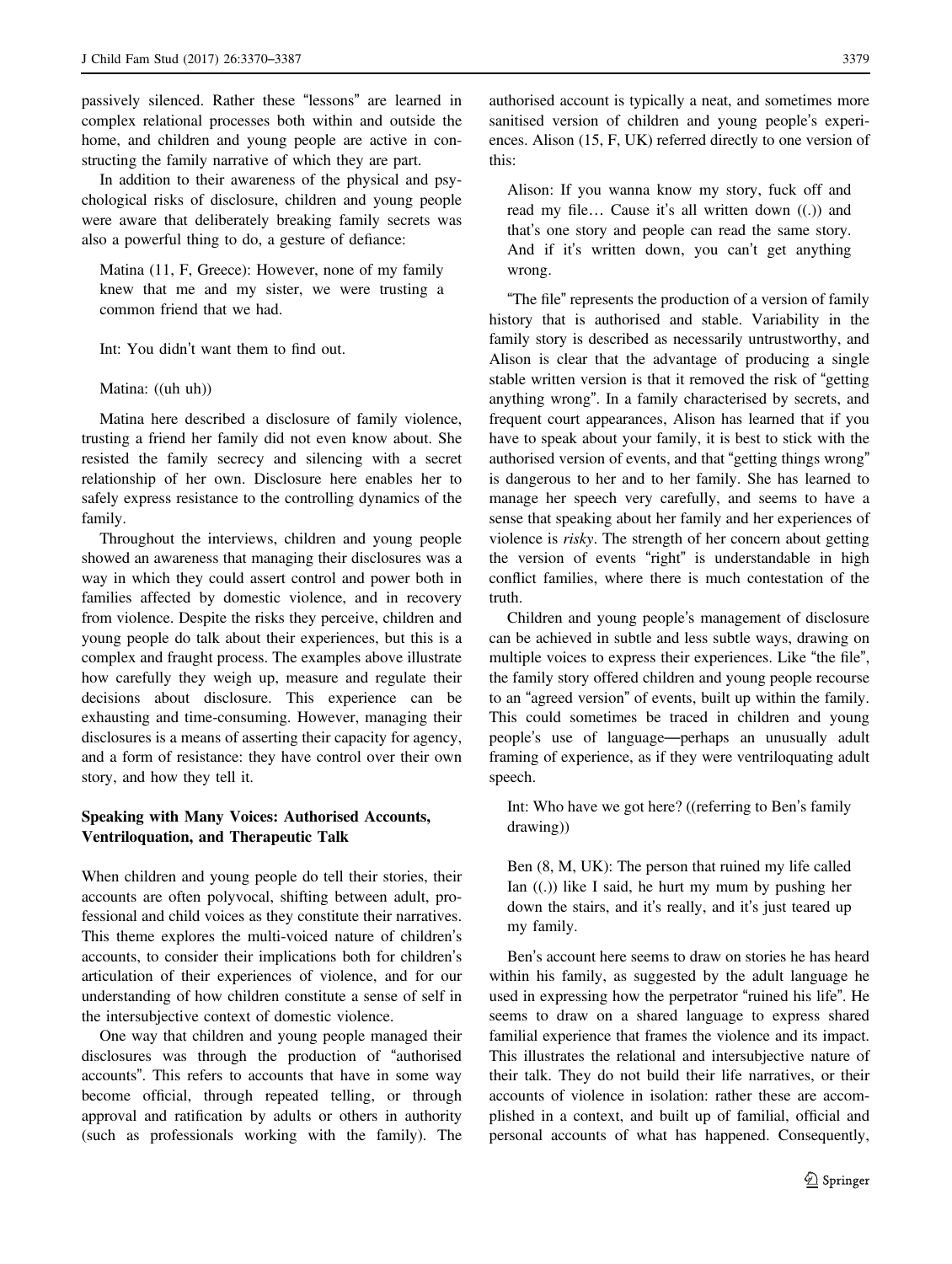their stories of domestic violence are polyvocal, reflecting the communally constituted nature of their experiences. It was not simply the case that children and young people were mimicking or repeating adult accounts—but adult stories have been incorporated into their own narratives of their experiences.

Whilst children and young people would very carefully consider and weight up decisions about what to disclose, how and to whom, they do recognize the value of expressing themselves and working through their experiences; they have a sense particularly of the value of therapeutic and supportive disclosures. However, in describing the importance of talking about their experiences, the children and young people again used quite adult constructions of their experiences:

Kostas (14, M, Greece): Every day I was telling more and more, I was taking it out… I was feeling guilty inside of me, I was feeling guilty, how can I say it? And the more I said the more I felt relieved…. I was holding it inside, then I was doing things I shouldn't do and I was thinking all the time about it, and since then I stopped thinking about it and started talking about it. To somebody.

This idea that "being open" and "talking things out" was a common construction in the recovery accounts of the participants. Talking about difficult things was portrayed by a lot of young participants as a route to healing and recovery, enabling them to put difficult histories behind them. For instance, Marta (17, F, Spain) said:

At that moment I would have liked to have only one person who had believed in me—not even everything I said, you can't ask so much—but at least someone who supported me. Someone who made that moment of the day a happy one…that…that for a second I didn't have everything in my head

The burden of self-silencing, and of consequently holding everything inside, and of managing her thoughts and feelings by herself, was expressed poignantly in Marta's account. Marta's expressed desire was not just to have someone believe in her, but also to "support" her and provide containment for her, so that she no longer had to carry the weight and complexity of her family history "in her head". Like Kostas, Marta drew on a therapeutic language to describe and make sense of herself and her emotions.

A quite highly managed expression of experience and feeling is also used by Nancy, in the following extract.

Nancy (8, UK): I talk to this doll, she's called Nancy as well! And she feels like a real person

Int: She's like a real person?

Nancy: In a way, she speaks stuff. She's like a brave doll

Int: She's brave?

Nancy: She's like ((puts on an adult voice, American accent)) "You can do it man!"

Int: Does she really speak?

Nancy: In a way yeah. She has a voice recording thing

Int: Oh! ((Laughs)) Okay, so do you talk into the voice recorder?

Nancy: ((Erm)) yeah and it replies. Every time I go up to her and say something, it replies with what I've recorded

Int: And what have you recorded?

Nancy: I've recorded stuff about being brave, able, able to survive, stuff like that

Int: and how does that help you?

Nancy: It helps me feel like I can make it, I'll be okay ((.))

Int: What d'you mean "make it"?

Nancy: Like, get to the end of the road

Int: What's the end of the road?

Nancy: ((errm)) like, happiness

Nancy described how she uses her doll in a range of ways: for example, as a representation of an encouraging, competent and brave possible self—she records her own voice, affirming her own courage which she can then listen to through the doll. In that way, she was able to talk to the doll, seeming to secure support and encouragement through the doll as a proxy self. However, it is important also to look at the kind of voice that she has put into the doll—the voice of an adult, who tells her she can be brave, that she will make it, that she will be OK. In this sense, the doll becomes both a self-project, and a projection of a caring adult, who uses reassurance and encouragement to enable Nancy to cope. Nancy is both coaching herself to better manage her emotions, and using the doll to support her introjection of a positive caring adult, compensating for the relative absence of this care in her own familial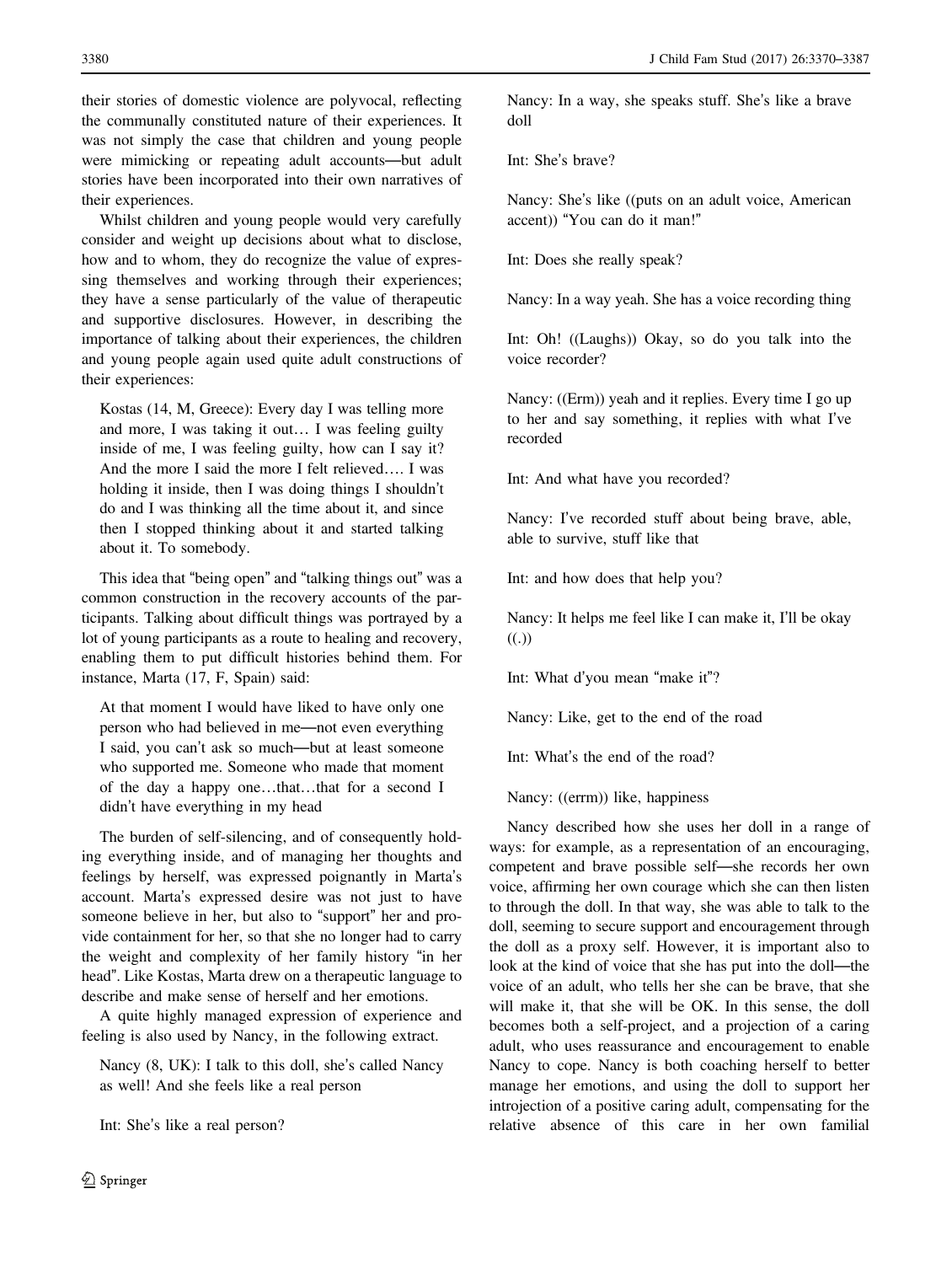relationships. (The use of material objects, exemplified here, is discussed more fully in Alexander et al. ([2016\)](#page-15-0).)

This kind of use of very therapeutic talk may be indicative of high service involvement, with children reproducing psychologised ways of seeing and understanding their experiences. Whilst the participants had mostly not had formal therapy, they had often been involved in psycho-educational groups, and traces of their interactional encounters in these groups can be found in their talk. They used terms like stress, release, support, selfesteem—seemingly reproducing the language of professionals, and of various support programmes they had gone through. This kind of language suggests the incorporation of therapeutic dialogue into the sense of self, and the construction of a more managed therapeutic self. This may enable the expression of experience in a way that feels safe and boundaried for children, and that perhaps does not risk too much self-exposure. In reproducing the language of the group they are simultaneously able to express themself, and produce an account of the self that is part of a shared community narrative, authorized by a professional voice.

When considering the sometimes highly crafted nature of children and young people's accounts described in this theme, it is important not to simply focus on the idea that children and young people are imitating or mimicking adult voices. Rather, children and young people seem to draw on the cultural resources available to them within their families and support services, to make sense of the experiences they have.

## **Discussion**

When children and young people's experiences are understood on their own terms, rather than from an adult perspective, it is clear that the dominant image of children and young people as silent witnesses to domestic violence is unsustainable (Callaghan et al. [2016a;](#page-15-0) Katz [2016](#page-16-0); Överlien [2017](#page-16-0)). What emerges instead is an active, reflexive and strategic decision maker—a child who weighs up all the risks before making a decision about who they will speak to and how. The children and young people interviewed were very articulate, strategic and reflexive communicators. The four themes described above show how their management of what they will and will not say, and to whom they will speak, is a powerful coping strategy, that enables them to establish a sense of being in control of their own (and their families') life stories. Our study also illuminates the constraints on children and young people's capacity for articulation, and the ways children and young people work creatively with these constraints. Far from being passive witnesses to

violence, the children and young people interviewed had a clear understanding of the interpersonal and social constraints on their ability to talk about their experiences, could reflect on the impact of those constraints, and could find creative ways to work around them.

The analysis explored children and young people's accounts of disclosure through three interconnected themes. The theme "Being Silenced or Choosing Silence", illustrated children and young people's practices of self-silencing practices that might appear as evidence of the negative psychosocial impact of domestic violence. However, children and young people managed their self-expression and disclosure in ways that seemed quite conscious (see also Evang and Øverlien [2014](#page-15-0)). They showed an awareness of the potential risks involved in disclosing domestic violence, and appeared to make active and conscious decisions to quieten themselves. However, self-silencing and managing disclosure also appeared to function as complex and adaptive coping strategies that children and young people used to keep themselves and others physically and psychologically safe. This self-silencing was produced interactionally. Participants described how they monitored, weighed up and managed the potential risks of disclosure in domestic violence, making relational decisions about when to speak up, and when to concede to the overt oppressive and coercive behavior of the adult perpetrator. Adult positioning of children and young people as "fragile and helpless", also functioned to produce silencing intersubjectively. Children and young people expressed an apparent lack of trust in adults' response to their disclosures and this functioned as a significant barrier for children and young people, who reported that it was generally safer to keep quiet about their experiences.

Neither passive nor silent witnesses, children and young people did value opportunities to discuss their experiences, but they were cautious, strategic and risk focused in their decisions about disclosure (as described in the theme "Managing disclosure: Finding ways to tell"). Much cognitive, emotional and relational work goes into children and young people's decision making around disclosure and selfexpression, as each interaction where disclosure is possible is weighed up by the children and young people. Whilst disclosure is risky (physically, relationally and psychologically), for children, young people and their families, children also recognise that it is a potential resource, that enables them both to gain support and cathartic release.

This management of disclosure underscores the importance of Evang and Øverlien's  $(2014)$  $(2014)$  finding that even quite young children were able to manage interview encounters intersubjectively. This analysis highlights that this active management of disclosure in relational encounters is not merely an artefact of the interview interactions, but rather is reflective of a broader relational strategy children and young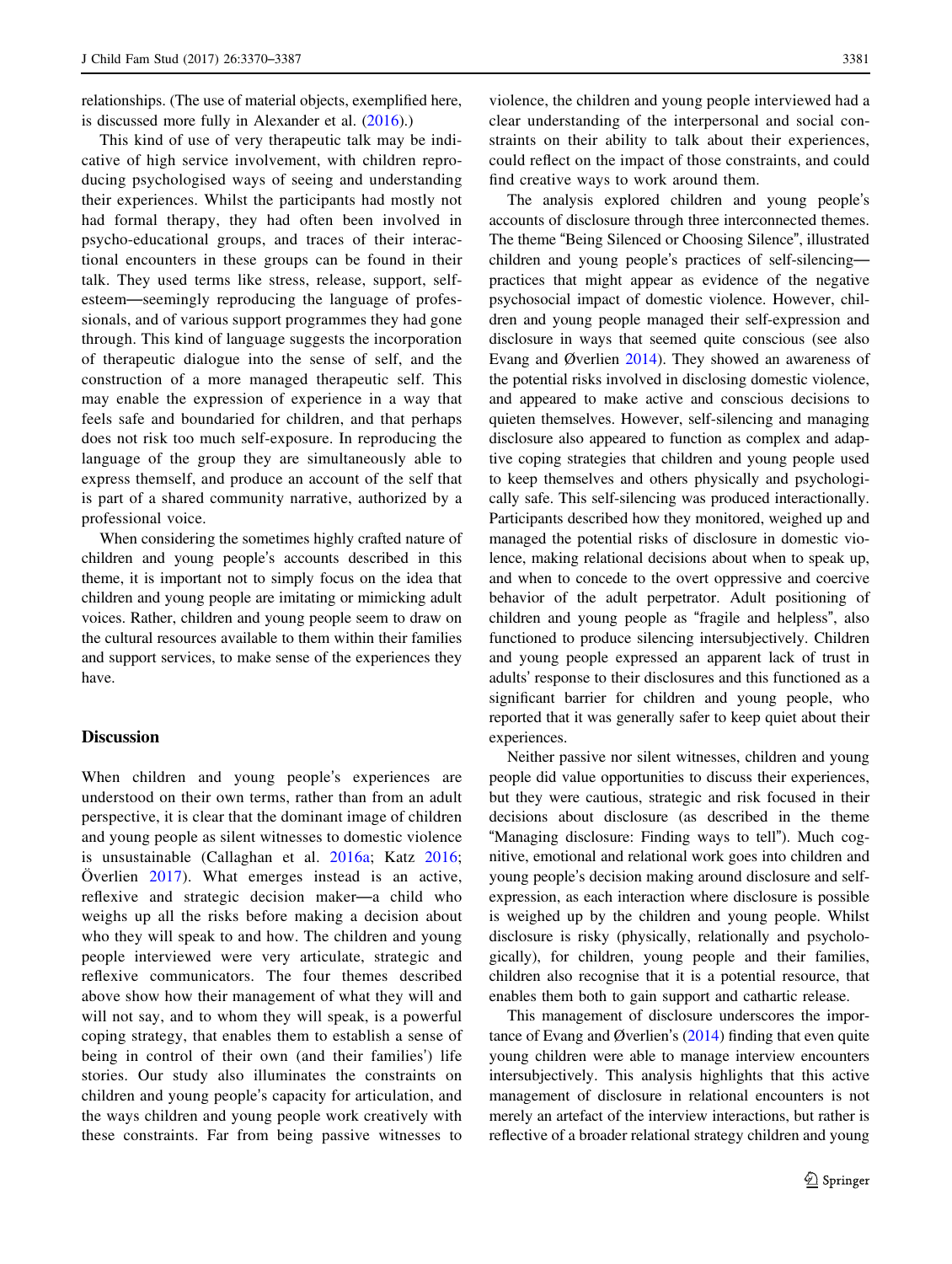people use in managing how they tell, and who they tell to. They are skilled in telling their stories, and in avoiding telling their stories.

Previous qualitative studies have highlighted that children and young people have capacity to articulate their experiences (Eriksson and Näsman [2012;](#page-15-0) Houghton [2015](#page-16-0)). This analysis has shown that children and young people are highly agentic in their management of this disclosure, but that their ease of interaction with others is limited by their experiences of violence and threat, by their self-silencing, and by their strategic management of disclosure. They have learned to be cautious about what and how they disclose. Further, children and young people's lack of faith in adult responses to their disclosures acted as an obstacle to disclosure, with many participants reporting that they did not speak to adults because they would not be believed or because they felt that to do so was to risk further harm to self and others.

For fraught and difficult experiences like domestic violence, the available language for children and young people to articulate their experiences can be very limited –culturally available resources to talk about such difficult experiences of family life are very limited. Children and young people's experiences of domestic violence are often seen as extra-normative, as exceeding what our culture expects of "normal childhood" experiences (Burman [2016](#page-15-0)). Children and young people's voices in these contexts may be limited by the symbolic and cultural resources that are available for them to tell their stories, and in this sense their articulation is constrained by the context in which it is expressed (Callaghan et al. [2015](#page-15-0); Unterhalter [2012](#page-17-0)).

Adult talk about violence and recovery is one resource that is available to children and young people. Children and young people's accounts are therefore multivoiced, with traces of ventriloquation of adult and therapeutic talk in their descriptions. In exploring this polyvocality, the analysis has made visible the intersubjective nature of children and young people's experiences of domestic violence, and of their construction of a response to that violence. This builds on work that highlights the importance of the relational context in which children and young people experience domestic violence (Callaghan et al. [2016b,](#page-15-0) [c;](#page-15-0) Cooper and Vetere [2008;](#page-15-0) Katz [2015](#page-16-0); Swanston et al. [2014](#page-16-0)), extending this to a consideration of how family and professional discourses are used as resources for children and young people to construct their own narratives. Children and young people's narratives are not built up in isolation, but draw on the cultural and discursive resources that they have access to—just like adult's narratives.

Recognising that children and young people's accounts of their experiences are polyvocal, and can at times be couched in very adult terms does not mean that their accounts are unreliable or inauthentic. All human narratives are intersubjective and multivoiced in their nature (Bakhtin [1981](#page-15-0)). The conscious management of disclosure means rather that children and young people—like all reflexive human beings—are active and reflexive in their production of their own accounts, and consciously and agentically manage their disclosures. It is important to consider the discourses we as professionals make available to children and young people and carers, the language that we use to describe their experiences, because this language takes on a significance for children and young people in making sense of themselves and can act to either enable or block children and young people's capacity to build a more resilient, resistant and agentic sense of self.

Although children and young people are incredibly resourceful and strategic, the discursive resources available to them in popular culture and professional support to understand and make sense of their experiences of violence too frequently describe them as passive and damaged (Callaghan [2015](#page-15-0); Øverlien [2009](#page-16-0)), positioning them in ways that could disable, disempower and marginalize them, rather than empowering them to cope. For example, professional understandings of domestic violence become an important resource for children and young people who are in contact with services and can help them to frame their experiences. However, if those accounts are framed by normative understandings of childhood and child development, and include entrenched ideas about how violence impacts children and young people, this can have a more problematic impact for the child trying to build a positive image of themselves in recovery (Callaghan and Alexander [2015\)](#page-15-0). In supporting children and young people, it is important to find ways for them to talk about their experiences on their own terms, and to promote less pathologising ways to think about their lives. Children and young people are cautious about talking about their experiences, and consequently will only discuss them in quite specific and limiting conditions. This provides a relatively limited range of cultural resources —often quite adult dominated resources—within which to locate and make sense of their experiences. Recognising how these voices are constituted does not preclude the notion of seeing children and young people's voices as an expression of their experience. Rather it provides insight into how this experience is constituted.

Consider for instance the way that much domestic violence work focuses on the construct of intergenerational transmission or, as it is popularly framed, "the intergenerational cycle of abuse" (Ehrensaft et al. [2003b;](#page-15-0) Siegel [2013](#page-16-0))—a model that effectively positions children and young people as doomed to repeat cycles of violence and abuse. This construction of children and young people who survive domestic violence offers them two potential subject positions to identify with—future victim or future aggressor. This kind of talk does not equip them with a language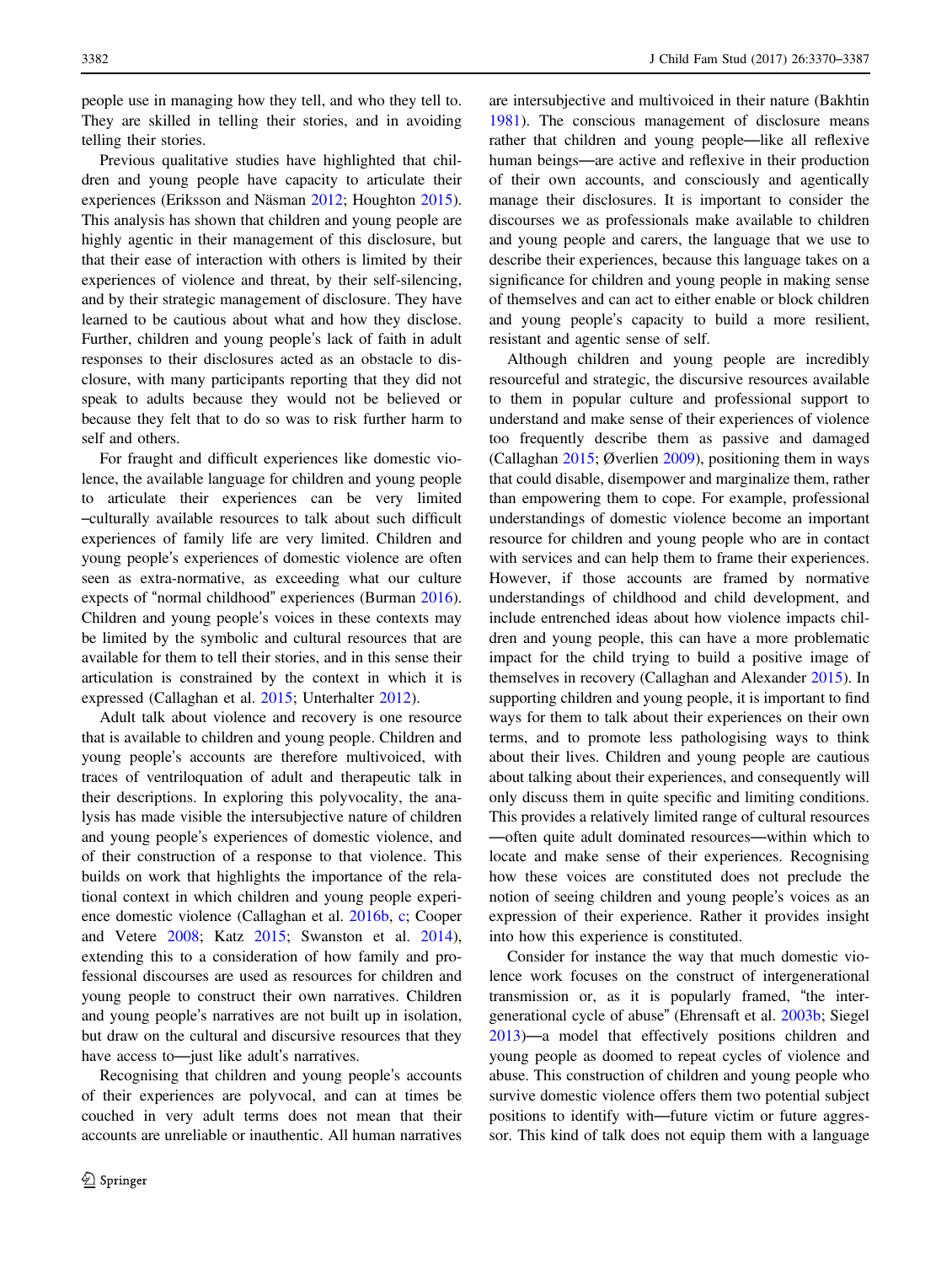register within which to constitute a positive sense of self as survivor, nor does it provide children and young people with an alternative narrative to the family narrative of abuse and victimisation.

Adult and family narratives, and professional discourses about domestic violence can help (and hinder) children and young people articulate an experience that is often difficult to express, both because of a lack of language to talk about violent family relationships, and because of the censoring and self-censoring of their expression. This means that adult and professional language has the potential to facilitate or impede children and young people's talk about their experiences of domestic violence, and through its shaping influence on children and young people's narratives may have the potential to impact children and young people's envisioning of their present and future sense of self. We therefore need to think carefully as professionals about the way that we listen to and talk about (and with) children and young people, ensuring that we use language in ways that support children and young people's capacity for agency, and that respect how they have coped historically with the violence they have experienced. This requires that professionals working with children and young people and families must interrupt and refigure talk that positions children and young people as helpless witnesses, or that discounts or dismisses children and young people's accounts.

Adult accounts of surviving childhood domestic violence have identified having someone to confide in outside the home as an important resilience factor (Anderson and Danis [2006;](#page-15-0) Gonzales et al. [2012\)](#page-16-0). Whilst access to social support is an important aspect of children and young people's resilience in domestic violence (Anderson and Danis [2006](#page-15-0); Gonzales et al. [2012](#page-16-0)), the act of disclosure also functions as a resistance to an imposed regime of silence—a gesture of defiance that enables children and young people to hold on to a thread of self-determination and a sense of self that is defined beyond the immediate experiences of violence and coercion. In a context where maintaining silence is an element of coercive control, breaking silence is a potent act of resistance (Callaghan and Clark [2007\)](#page-15-0). Children and young people's accounts suggest that they recognize the potential strategic disclosure has as a form of resistance to the coercive control of the perpetrator parent. It also enables the child to hold an active protective and care-giving role towards the rest of the family, resisting the perpetrator's definition of the family (Callaghan et al. [2016a](#page-15-0), [b](#page-15-0)).

This potentially opens up a window in which the child is able to construct a sense of self beyond the familial patterns of violence and abuse. Disclosing in a safe space, finding routes to safe self-expression can enable children and young people to maintain a toehold of self-determination and a sense of agency in the face of the abusive behavior of the perpetrator parent, thus challenging the apparent totality of the abuser's control (Callaghan et al. [2016a](#page-15-0), [b](#page-15-0)). As Hebdige [\(1979\)](#page-16-0) suggests, small gestures of defiance signal a refusal, they have a subversive value that extends beyond the immediate act of defiance itself. In the context of domestic violence, such gestures of defiance signal a refusal of the coercive practices and oppressive silences of the family—they are an explicit resistance to the familial order which is characterized by regimes of silence. For children and young people, speaking out, however quietly, signals a holding on to a sense of "me" that enables a distance to be built between them and familial patterns. It enables them to feel they can protect themselves and their families, by making conscious choices about who to tell, how and when they tell.

In common with much research on children and domestic violence, this study was limited by its focus on children and young people recruited through support services for domestic violence. It would be useful to understand how children and young people's narratives of disclosure are constituted when they are not in families that have been involved with services, and whether the multivoiced shaping of their disclosures is different in a community sample. Further, whilst it was not our intention to only recruit families where the main identified victim was female, only a small number of participants came from families where the main identified victim was male, or where professionals judged both partners to be violent. This limits the relevance of these findings to similar families. A further concern in interpreting the findings of this research is that presumably those children and young people who chose to participate in the study were more inclined to talk about their experiences, potentially skewing findings to children and young people more comfortable with disclosure.

This research emphasises the need for professionals working with children and young people affected by domestic violence in which they can disclose safely, and work on the production of alternate family narratives. One way to enable this is to ensure that all those who work with children and young people affected by domestic violence establish clear lines of communication, in which children and young people know the boundaries, and understand the limitations and potential consequences of disclosures. It is crucial that children and young people are supported to feel secure in their disclosures, so that they can rebuild their sense of trust in adults who both believe them, and are trustworthy. By making boundaries overt and explicit, professionals and other adults can enable relational space in which the pressure for children and young people are relieved of the need to constantly scan and monitor the safety of their disclosures. At the same time, these professionals need to respect children and young people's strong need to manage their disclosures, to keep themselves and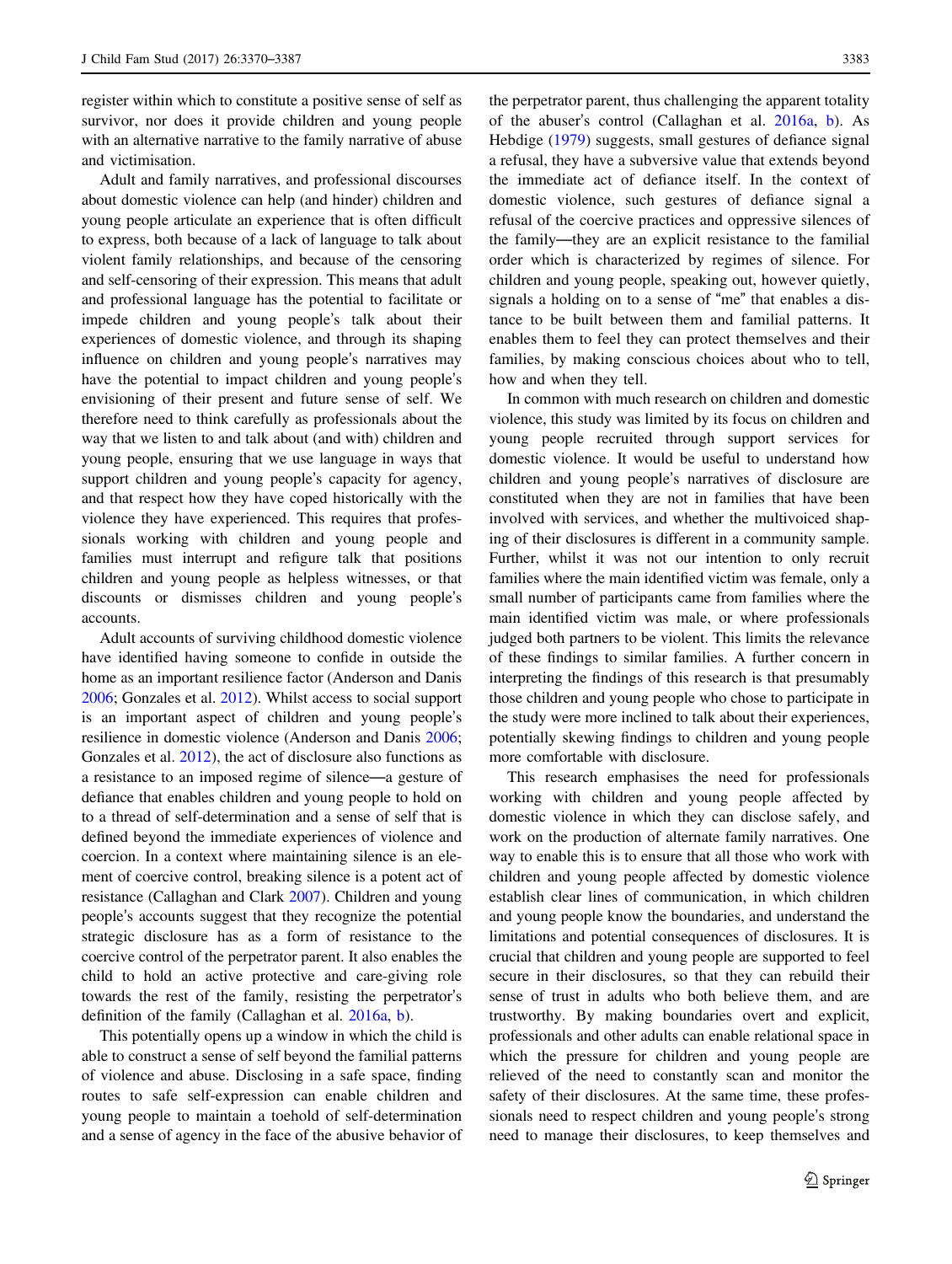<span id="page-14-0"></span>their loved ones safe and therefore must respect children and young people's (constrained) capacity for agency.

It is important too that professionals listen to children and young people's accounts, and that children and young people's narratives are accorded the same respect and sense of credibility as that accorded to adults. It is also important that professionals and other adults supporting children and young people who experience domestic violence overcome their own collusions with the silencing of children and young people. This can be achieved by recognizing that children and young people are conscious, sense-making beings who are aware of the violence they have experienced, and have developed complex strategies for coping with those experiences (Vetere and Cooper [2005\)](#page-17-0). This requires that those supporting children and young people suspend adult denial and minimization of both the impact of domestic violence on children and young people, and of their agentic capacity to cope with and manage that violence and its consequences. Hearing children and young people's voices means attending not only to what children and young people say, but also to how they say it; this involves learning to listen not only with our ears, but to attend closely to the complex forms of children and young people's disclosures and to understand and contextualize how it is both constrained and enabled. This requires strong support for families struggling with domestic violence within an integrated framework that can encompass multiple layers and perspectives rather than privileging the adult one.

To provide a respectful and child focused environment for survivors of domestic violence, professionals and other adults need to understand the relational context of children and young people's lives in which their multivoiced and multi-textured narratives are constituted. This creates an environment in which the co-construction of the family narrative, and children's conscious and protective management of disclosure is understood in context, and not dismissed as "coaching" or "parroting" of adult perspectives. This requires a safe, flexible, responsive, but clearly structured environment that can encompass multiple layers of disclosure and make sense of its implications. Telling their stories in such a safe and respectful context will enable both professionals and children and young people to make sound decisions that support a sense of rational and realistic maintenance of safety in the family, beyond the coercive relationships that have previously characterised their family life. This will enable the emergence of alternative stories of self and other that could lay the foundations for children and young people to live their life free of abuse.

Author Contributions J.C. designed and executed the study, led data analyses, and wrote the paper. J.A. and S.M. collaborated with the design of the study, and writing of the manuscript, and J.A. supported the training of the researchers across the collaborative. L.F. supported the integration of data analysis from across partner sites, and contributed to the writing of the manuscript. J.S. collaborated in writing and editing the final manuscript.

## Compliance with Ethical Standards

Conflict of Interest The authors declare that they have no competing interests.

Ethical Approval All procedures performed in studies involving human participants were in accordance with the ethical standards of the institutional and/or national research committee and with the 1964 Helsinki declaration and its later amendments or comparable ethical standards.

Informed Consent Informed consent was obtained from all individual participants included in the study

Open Access This article is distributed under the terms of the Creative Commons Attribution 4.0 International License [\(http://crea](http://creativecommons.org/licenses/by/4.0/) [tivecommons.org/licenses/by/4.0/](http://creativecommons.org/licenses/by/4.0/)), which permits unrestricted use, distribution, and reproduction in any medium, provided you give appropriate credit to the original author(s) and the source, provide a link to the Creative Commons license, and indicate if changes were made.

## Appendix 1

Sample from Interview Schedule

- 1. Could you tell me a little bit about yourself? For example, where do you come from, do you have any brothers and sisters, where do you live now, and with who?
- 2. How would you describe your family? If you had to tell the story of you and your family, what would it be?
- 3. This project is about children growing up with domestic violence—with lots of fighting and maybe hitting in their home. Do you think of yourself as growing up in that kind of situation? What is that like for you?
- 4. When there were bad times at home, when people were fighting or getting angry with each other, what was that like for you?
- 5. How do/did you cope with those kinds of situations?
- 6. Is there anything you did that made you feel better, when bad things were happening at home? What did you do / say? How did it help?
- 7. Is there someone you can talk to about the things that happen or have happened at home?
- 8. What do you think needed to change to make things better at home? What could other people have done to change things?
- 9. How do you think you could have changed things?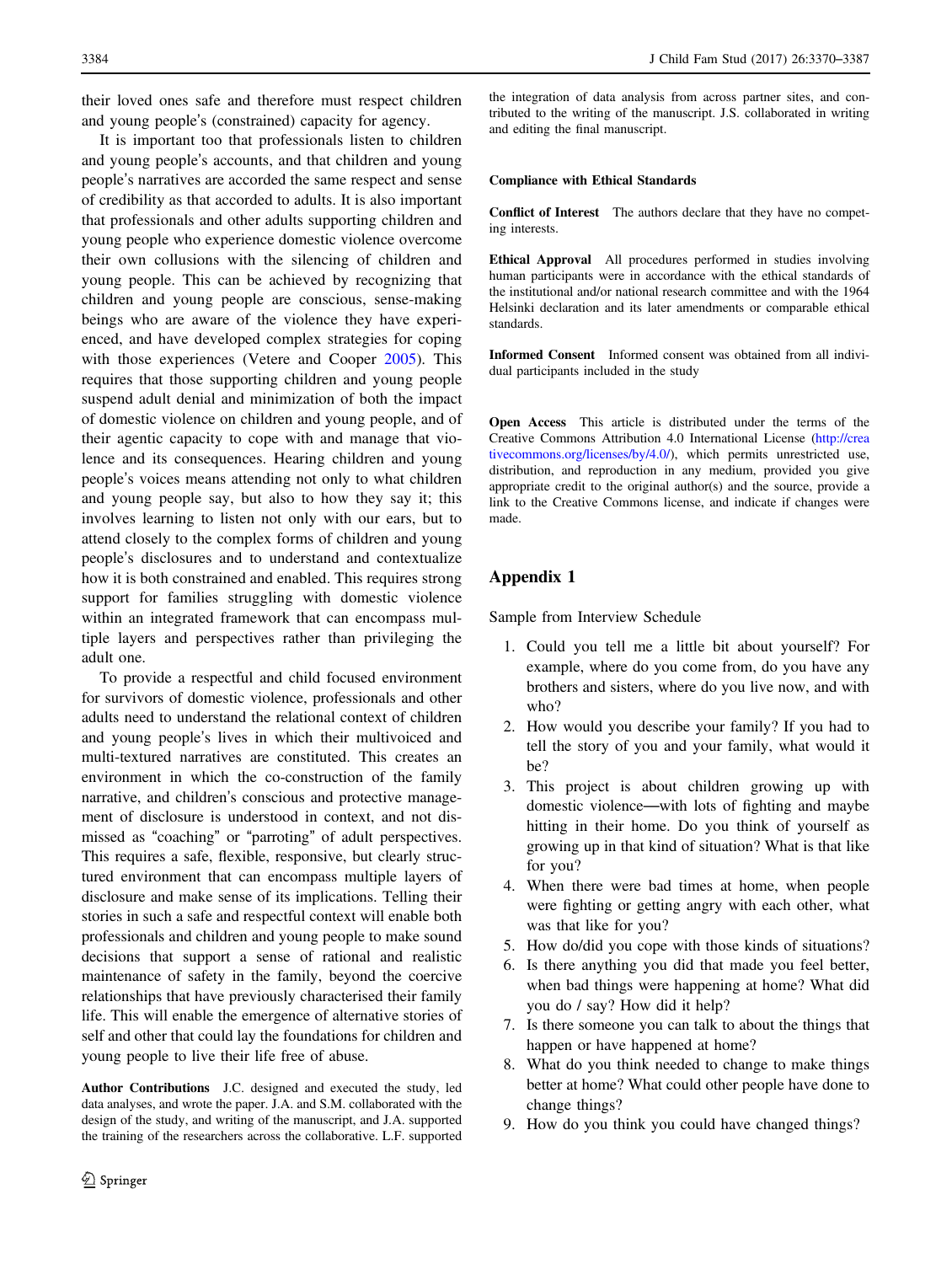#### <span id="page-15-0"></span>References

- Alderson, P., & Morrow, V. (2011). The ethics of research with children and young people: A practical handbook. 2nd edition London: Sage.
- Alexander, J. H., Callaghan, J. E. M., Fellin, L. C., & Sixsmith, J. (2016). Children's corporeal agency and use of space in situations of domestic violence. In J. Horton & B. Evans (Eds.), Geographies of Children and Young People. Play, Recreation, Health and Well Being. Singapore: Springer.
- Anderson, K. M., & Danis, F. S. (2006). Adult daughters of battered women: resistance and resilience in the face of danger. Affilia, 21 (4), 419–432. doi[:10.1177/0886109906292130.](http://dx.doi.org/10.1177/0886109906292130)
- Bakhtin, M. M. (1981). The Dialogical Imagination. Austin: University of Texas Press.
- Borrego, J., Gutow, M. R., Reicher, S., & Barker, C. H. (2008). Parent–child interaction therapy with domestic violence populations. Journal of Family Violence, 23(6), 495–505. doi[:10.1007/](http://dx.doi.org/10.1007/s10896-008-9177-4) [s10896-008-9177-4.](http://dx.doi.org/10.1007/s10896-008-9177-4)
- Brooks, P., & Kempe, V. (2012). Language Development. London: BPS Books.
- Buckley, H., Holt, S., & Whelan, S. (2007). Listen to me! children's experiences of domestic violence. Child Abuse Review, 16(5), 296–310.
- Burman, E. (2016). Deconstructing Developmental Psychology (Second). Hove: Routlege.
- Byrne, D., & Taylor, B. (2007). Children at risk from domestic violence and their educational attainment: perspectives of education welfare officers, social workers and teachers. Child Care in Practice, 13(3), 185–201. doi[:10.1080/13575270701353465.](http://dx.doi.org/10.1080/13575270701353465)
- Callaghan, J. E. M. (2015). Mothers and children? representations of mothers in research on children's outcomes in domestic violence. Psychology of Women Section Review, 16, 2–5.
- Callaghan, J. E. M., & Alexander, J. H. (2015). Understanding Agency and Resistance Strategies: Children's Experiences of Domestic Violence Report. Northampton. Retrieved from [www.unars.co.uk](http://www.unars.co.uk)
- Callaghan, J. E. M., Alexander, J. H., & Fellin, L. C. (2016a). Children's embodied experiences of living with domestic violence: "I'd go into my panic, and shake, really bad." Subjectivity, 9(4), 399–419. doi:[10.1057/s41286-016-0011-9](http://dx.doi.org/10.1057/s41286-016-0011-9).
- Callaghan, J. E. M., Alexander, J. H., Sixsmith, J., & Fellin, L. C. (2016b). Beyond "witnessing": children's experiences of coercive control in domestic violence and abuse. Journal of Interpersonal Violence. doi[:10.1177/0886260515618946.](http://dx.doi.org/10.1177/0886260515618946)
- Callaghan, J. E. M., Alexander, J. H., Sixsmith, J., & Fellin, L. C. (2016c). Children's experiences of domestic violence and abuse: siblings' accounts of relational coping. Journal of Clinical Child Psychology and Psychiatry, 21(4), 649–668.
- Callaghan, J. E. M., & Clark, J. (2007). Feminist theory and conflict. In K. Ratele (Ed.), Intergroup relations: A South African perspective. Cape Town: Juta.
- Callaghan, J. E. M., Fellin, L. C., Alexander, J., Mavrou, S., & Papathanassiou, M. (2016d). Children's experiences of domestic violence: embodiment, context and emotional competence. Psychology and Violence.
- Callaghan, J. E. M., Gambo, Y., Fellin, L. C. (2015). Hearing the silences: adult Nigerian women's accounts of "early marriages. Feminism & Psychology, 25(4), 506–527. doi:[10.1177/0959353515590691](http://dx.doi.org/10.1177/0959353515590691).
- Carrell, S. E., & Hoekstra, M. L. (2010). Externalities in the classroom: how children exposed to violence affect everyone's kids. American Economic Journal: Applied Economics, 2(1), 211–228.
- Cater, Å. K. (2007). Children's meaning‐conciliation of their fathers' violence related to fathers and violence in general. Journal of Scandinavian Studies in Criminology and Crime Prevention, 8 (1), 41–55. doi:[10.1080/14043850701289538.](http://dx.doi.org/10.1080/14043850701289538)
- Cater, Å. K., & Øverlien, C. (2014). Children exposed to domestic violence: a discussion about research ethics and researchers' responsibilities. Nordic Social Work Research, 4(1), 67–79. doi[:10.1080/2156857X.2013.801878](http://dx.doi.org/10.1080/2156857X.2013.801878).
- Cooper, J., & Vetere, A. (2008). Domestic violence and family safety: A systemic approach to working with violence in families. Chichester: Wiley.
- Council of Europe. (2008). Final Activity Report: Domestic Violence Campaign. Brussells. Retrieved from [https://www.coe.int/t/dg2/](https://www.coe.int/t/dg2/equality/domesticviolencecampaign/Source/Final_Activity_Report.pdf) [equality/domesticviolencecampaign/Source/Final\\_Activity\\_](https://www.coe.int/t/dg2/equality/domesticviolencecampaign/Source/Final_Activity_Report.pdf) [Report.pdf.](https://www.coe.int/t/dg2/equality/domesticviolencecampaign/Source/Final_Activity_Report.pdf)
- Council of Europe. (2011). Istanbul Convention on preventing and combatting violence against women and domestic violence.
- DeJonghe, E. S., von Eye, A., Bogat, G. A., & Levendosky, Aa (2011). Does witnessing intimate partner violence contribute to toddlers' internalizing and externalizing behaviors? Applied Developmental Science, 15(3), 129–139. doi[:10.1080/10888691.](http://dx.doi.org/10.1080/10888691.2011.587713) [2011.587713.](http://dx.doi.org/10.1080/10888691.2011.587713)
- Delegación del Gobierno para la Violencia de Género. (2015). Macroencuesta de violencia contra la mujer. (Survey on violence against women). Madrid.
- Denzin, N. K. (2001) Interpretive Interactionism. Newbury Park: Sage.
- Devaney, J. (2008). Chronic child abuse and domestic violence: children and families with long-term and complex needs. Child & Family Social Work, 13(4), 443–453. doi[:10.1111/j.1365-2206.](http://dx.doi.org/10.1111/j.1365-2206.2008.00559.x) [2008.00559.x.](http://dx.doi.org/10.1111/j.1365-2206.2008.00559.x)
- Dexter, G., Larkin, M., & Newnes, C. (2012). A qualitative exploration of child clinical psychologists' understanding of user involvement. Clinical Child Psychology and Psychiatry, 17(2), 246–265.
- Ehrensaft, M. K., Cohen, P., Brown, J., Smailes, E., Chen, H., & Johnson, J. G. (2003a). Intergenerational transmission of partner violence: a 20-year prospective study. Journal of Consulting and Clinical Psychology, 71(4), 741–753. doi:[10.1037/0022-006X.](http://dx.doi.org/10.1037/0022-006X.71.4.741) [71.4.741.](http://dx.doi.org/10.1037/0022-006X.71.4.741)
- Ehrensaft, M. K., Cohen, P., Brown, J., Smailes, E., Chen, H., & Johnson, J. G. (2003b). Intergenerational transmission of partner violence: a 20-year prospective study. Journal of Consulting and Clinical Psychology, 71(4), 741–753. doi:[10.1037/0022-006X.](http://dx.doi.org/10.1037/0022-006X.71.4.741) [71.4.741.](http://dx.doi.org/10.1037/0022-006X.71.4.741)
- Einarsdottir, J., Dockett, S., & Perry, B. (2009). Making meaning: children's perspectives expressed through drawings. Early Child Development and Care, 179(2), 217–232. doi[:10.1080/](http://dx.doi.org/10.1080/03004430802666999) [03004430802666999](http://dx.doi.org/10.1080/03004430802666999).
- Eriksson, M. (2008). Participation in family law proceedings for children whose father is violence to their mother. Childhood (Copenhagen, Denmark), 15(2), 259–275.
- Eriksson, M. (2012). Participation for children exposed to domestic violence? Social workers' approaches and children's strategies. European Journal of Social Work, 15(2), 205–221. doi[:10.1080/](http://dx.doi.org/10.1080/13691457.2010.513963) [13691457.2010.513963.](http://dx.doi.org/10.1080/13691457.2010.513963)
- Eriksson, M., & Näsman, E. (2012). Interviews with children exposed to violence. Children & Society, 26(1), 63–73. doi[:10.1111/j.](http://dx.doi.org/10.1111/j.1099-0860.2010.00322.x) [1099-0860.2010.00322.x](http://dx.doi.org/10.1111/j.1099-0860.2010.00322.x).
- European Union Agency for Fundamental Rights. (2014). Violence against women. An EU-wide survey. Main results. Brussells. Retrieved from [http://fra.europa.eu/sites/default/](http://fra.europa.eu/sites/default/files/fra-2014-vaw-survey-main-results-apr14_en.pdf)files/fra-2014-va [w-survey-main-results-apr14\\_en.pdf.](http://fra.europa.eu/sites/default/files/fra-2014-vaw-survey-main-results-apr14_en.pdf)
- Evang, A., & Øverlien, C. (2014). "If you look, you have to leave": young children regulating research interviews about experiences of domestic violence. Journal of Early Childhood Research. doi[:10.1177/1476718X14538595.](http://dx.doi.org/10.1177/1476718X14538595)
- Featherstone, B., Morris, K., & White, S. (2013). A marriage made in hell: early intervention meets child protection. British Journal of Social Work, bct052-. doi:[10.1093/bjsw/bct052.](http://dx.doi.org/10.1093/bjsw/bct052)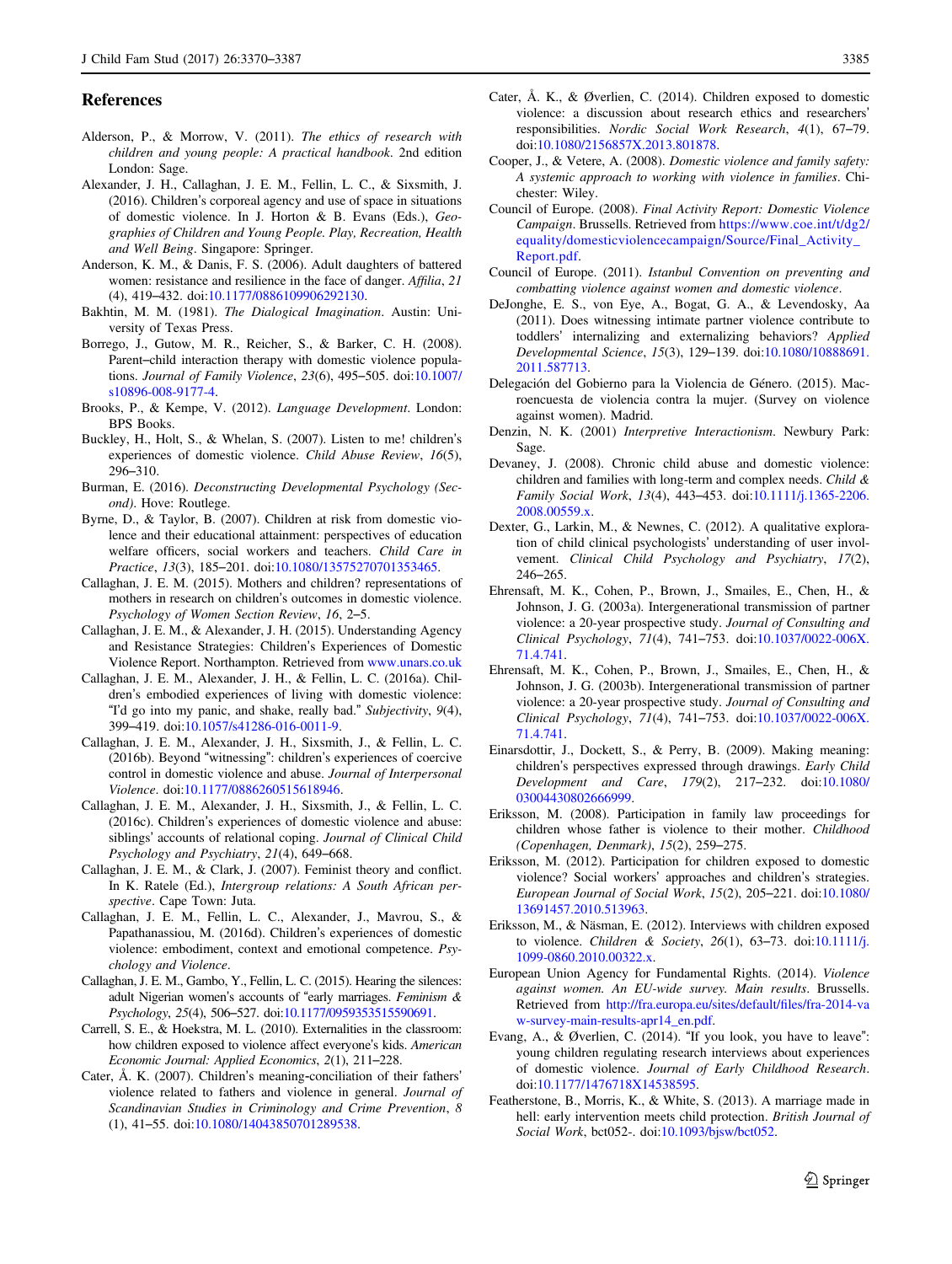- <span id="page-16-0"></span>Fusco, R. A., & Fantuzzo, J. W. (2009). Domestic violence crimes and children: a population-based investigation of direct sensory exposure and the nature of involvement. Children and Youth Services Review, 31(2), 249–256. doi:[10.1016/j.childyouth.2008.](http://dx.doi.org/10.1016/j.childyouth.2008.07.017) [07.017](http://dx.doi.org/10.1016/j.childyouth.2008.07.017).
- Gonzales, G., Chronister, K. M., Linville, D., & Knoble, N. B. (2012). Experiencing parental violence: a qualitative examination of adult men's resilience. Psychology of Violence, 2(1), 90–103. doi:[10.](http://dx.doi.org/10.1037/a0026372) [1037/a0026372.](http://dx.doi.org/10.1037/a0026372)
- Griffing, S., Lewis, C. S., Chu, M., Sage, R. E., Madry, L., & Primm, B. J. (2006). Exposure to interpersonal violence as a predictor of PTSD symptomatology in domestic violence survivors. Journal of Interpersonal Violence, 21(7), 936–954. doi[:10.1177/](http://dx.doi.org/10.1177/0886260506288938) [0886260506288938.](http://dx.doi.org/10.1177/0886260506288938)
- Hebdige, D. (1979) Subculture: The Meaning of Style. London: Accents.
- Haselschwerdt, M. L., Hlavaty, K., Carlson, C., Schneider, M., Maddox, L., & Skipper, M. (2016). Heterogeneity within domestic violence exposure. Journal of Interpersonal Violence. doi[:10.1177/0886260516651625.](http://dx.doi.org/10.1177/0886260516651625)
- Hermans, H. J. M. (2015). Dialogical self in a complex world: the need for bridging theories. Europe's Journal of Psychology, 11(1), 1–4. doi:[10.5964/ejop.v11i1.917](http://dx.doi.org/10.5964/ejop.v11i1.917).
- Hester, M. (2011). The three planet model: towards an understanding of contradictions in approaches to women and childrens safety in contexts of domestic violence. British Journal of Social Work, 41 (5), 837–853. doi[:10.1093/bjsw/bcr095.](http://dx.doi.org/10.1093/bjsw/bcr095)
- Hester, M., & Westmarland, N. (2005). Tackling Domestic Violence: effective interventions and approaches, (February).
- Holt, S., Buckley, H., & Whelan, S. (2008). The impact of exposure to domestic violence on children and young people: a review of the literature. Child Abuse & Neglect, 32(8), 797–810. doi:[10.1016/j.](http://dx.doi.org/10.1016/j.chiabu.2008.02.004) [chiabu.2008.02.004.](http://dx.doi.org/10.1016/j.chiabu.2008.02.004)
- Houghton, C. (2015). Young people's perspectives on participatory ethics: agency, power and impact in domestic abuse research and policy-making. Child Abuse Review, 24, 235–248. doi[:10.1002/](http://dx.doi.org/10.1002/car.2407) [car.2407](http://dx.doi.org/10.1002/car.2407).
- Istituto Nazionale di Statistica. (2015). Violenza contro le donne dentro e fuori la famiglia (2014). Rome.
- Jaffe, P. G., Campbell, M., Hamilton, L. Ha, & Juodis, M. (2012). Children in danger of domestic homicide. Child Abuse and Neglect, 36(1), 71–74. doi:[10.1016/j.chiabu.2011.06.008.](http://dx.doi.org/10.1016/j.chiabu.2011.06.008)
- Katz, E. (2015). Domestic violence, children's agency and motherchild relationships: towards a more advanced model. Children & Society, 29(1), 69-79. doi[:10.1111/chso.12023.](http://dx.doi.org/10.1111/chso.12023)
- Katz, E. (2016). Beyond the physical incident model: how children living with domestic violence are harmed by and resist regimes of coercive control. Child Abuse Review, 25(November), 46–59. doi[:10.1002/car](http://dx.doi.org/10.1002/car).
- Kraftl, P. (2013). Beyond "voice", beyond "agency", beyond "politics"? Hybrid childhoods and some critical reflections on children's emotional geographies. Emotion, Space and Society, 9, 13–23. doi[:10.1016/j.emospa.2013.01.004](http://dx.doi.org/10.1016/j.emospa.2013.01.004).
- Liebschutz, J., Battaglia, T., Finley, E., & Averbuch, T. (2008). Disclosing intimate partner violence to health care clinicians—what a difference the setting makes: a qualitative study. BMC Public Health, 8, 229 doi:[10.1186/1471-2458-8-229](http://dx.doi.org/10.1186/1471-2458-8-229).
- Lincoln, Y., & Guba, E. (2005). Paradigmatic controversies: contradictions, and emerging confluence. The Sage Handbook of Qualitative Research. Third Edition (pp. 191–216). Thousand Oaks: Sage.
- Lombard, N. (2015) Young people's understanding of violence against women. Farnham: Ashgate.
- McGee, C. (2000). Childhood Experiences of Domestic Violence. London: Jessica Kingsley.
- Morris, A., Hegarty, K., & Humphreys, C. (2012). Ethical and safe: research with children about domestic violence. Research Ethics, 8(2), 125–139. doi:[10.1177/1747016112445420](http://dx.doi.org/10.1177/1747016112445420).
- Morrison, F. (2015). "All over now?" the ongoing relational consequences of domestic abuse through children's contact arrangements. Child Abuse Review, 24(4), 274–284.
- Mullender, A., Hague, G., Imam, U. F., Kelly, L., Malos, E., & Regan, L. (2003). Children's Perspectives on Domestic Violence. London: Sage.
- Överlien, C. (2017) Do you want to do some arm wrestling?: children's strategies when experiencing domestic violence and the meaning of age. Child and Family Social Work, 22(2), 680–688. doi:[10.](http://dx.doi.org/10.1111/cfs.12283) [1111/cfs.12283](http://dx.doi.org/10.1111/cfs.12283).
- Øverlien, C. (2009). Children exposed to domestic violence: conclusions from the literature and challenges ahead. Journal of Social Work, 10(1), 80-97. doi:[10.1177/1468017309350663](http://dx.doi.org/10.1177/1468017309350663).
- Øverlien, C. (2011). Narrating the good life—children in shelters for abused women talk about the future. Qualitative Social Work, 11(5), 470–485. doi:[10.1177/1473325011401469](http://dx.doi.org/10.1177/1473325011401469).
- Øverlien, C. (2014). "He didn"t mean to hit mom, I think': positioning, agency and point in adolescents' narratives about domestic violence. Child & Family Social Work, 19(2), 156–164. doi[:10.1111/](http://dx.doi.org/10.1111/j.1365-2206.2012.00886.x) [j.1365-2206.2012.00886.x.](http://dx.doi.org/10.1111/j.1365-2206.2012.00886.x)
- Øverlien, C., & Hydén, M. (2009). Children' s actions when experiencing domestic violence. Childhood (Copenhagen, Denmark), 16(4), 479–496.
- Pascal, C., & Bertram, T. (2009). Listening to young citizens: the struggle to make real a participatory paradigm in research with young children. European Early Childhood Education Research Journal, 17(2), 249–262. doi:[10.1080/13502930902951486.](http://dx.doi.org/10.1080/13502930902951486)
- Peltonen, K., Ellonen, N., Larsen, H. B., & Helweg-Larsen, K. (2010). Parental violence and adolescent mental health. European Child & Adolescent Psychiatry, 19(11), 813–822. doi[:10.1007/s00787-](http://dx.doi.org/10.1007/s00787-010-0130-8) [010-0130-8](http://dx.doi.org/10.1007/s00787-010-0130-8).
- Radford, L., Corral, S., Bradley, C., & Fisher, H. L. (2013). The prevalence and impact of child maltreatment and other types of victimization in the UK: findings from a population survey of caregivers, children and young people and young adults. Child Abuse & Neglect, 37(10), 801–813. doi[:10.1016/j.chiabu.2013.](http://dx.doi.org/10.1016/j.chiabu.2013.02.004) [02.004](http://dx.doi.org/10.1016/j.chiabu.2013.02.004).
- Rose, N. (1999). Governing the sReferences (Rose 1999, Weiste and Peräkylä 2015) not cited in the text. Please cite in the text, else delete from the reference list.oul: the shaping of the private self. London: Free Association Books.
- Siegel, J. P. (2013). Breaking the links in intergenerational violence: an emotional regulation perspective. Family Process, 52(2), 163–178. doi:[10.1111/famp.12023](http://dx.doi.org/10.1111/famp.12023).
- Skansvors, L. (2009). Ethics in child research: children's agency and researchers' "ethical radar.". Childhoods Today, 3(1), 1–22.
- Skelton, T. (2008). Research with children and young people: exploring the tensions between ethics, competence and participation. Children's Geographies, 6(1), 21–36.
- Sousa, C., Herrenkohl, T. I., Moylan, Ca, Tajima, Ea, Klika, J. B., Herrenkohl, R. C., & Russo, M. J. (2011). Longitudinal study on the effects of child abuse and children's exposure to domestic violence, parent-child attachments, and antisocial behavior in adolescence. Journal of Interpersonal Violence, 26(1), 111–136. doi[:10.1177/0886260510362883.](http://dx.doi.org/10.1177/0886260510362883)
- Stark, E. (2007). Coercive Control: How Men Entrap Women in Personal Life. New York: Oxford University Press.
- Swanston, J., Bowyer, L., & Vetere, A. (2014). Towards a richer understanding of school-age children's experiences of domestic violence: the voices of children and their mothers. Clinical Child Psychology and Psychiatry, 19(2), 184–201. doi[:10.1177/](http://dx.doi.org/10.1177/1359104513485082) [1359104513485082.](http://dx.doi.org/10.1177/1359104513485082)